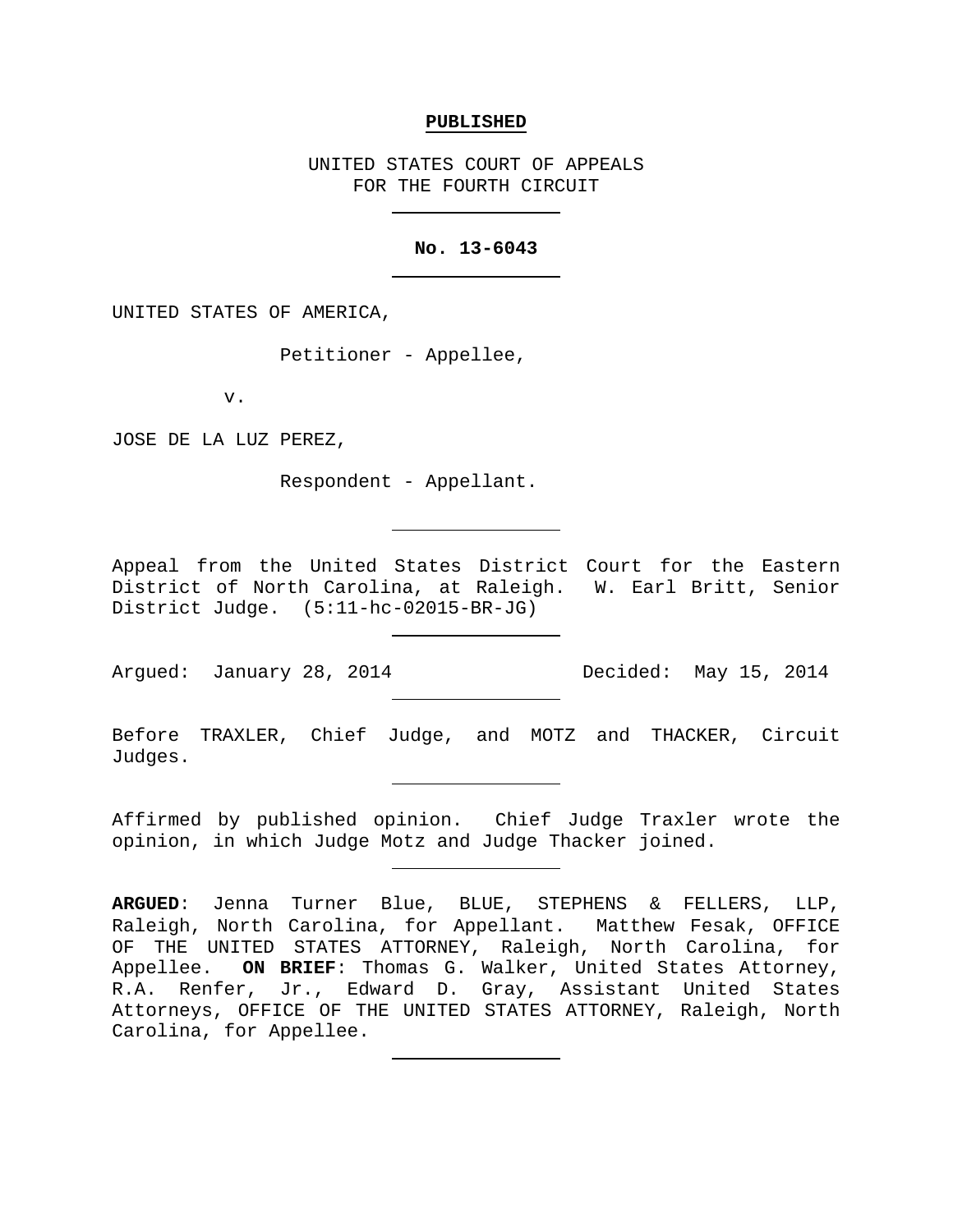TRAXLER, Chief Judge:

Jose De La Luz Perez appeals from an order of the district court concluding after an evidentiary hearing that Perez is a "sexually dangerous person," 18 U.S.C. § 4248(a), under the Adam Walsh Child Protection and Safety Act of 2006 (the "Act"), Pub. L. No. 109–248, 120 Stat. 587, and committing him to the custody of the United States Attorney General. Perez asks us to vacate the civil commitment order, contending that the district court lacked personal jurisdiction because the government failed to serve him with a summons pursuant to Rule 4 of the Federal Rules of Civil Procedure. Alternatively, Perez argues that the district court's finding that he is a "sexually dangerous person" under the Act was clearly erroneous. As explained below, we affirm.

I.

Under the Act, the government has the authority to civilly commit "sexually dangerous" federal inmates following the expiration of their federal prison sentences. 18 U.S.C. § 4248(a); see United States v. Wooden, 693 F.3d 440, 442 (4th Cir. 2012). The statute defines a "sexually dangerous person" as one "who has engaged or attempted to engage in sexually violent conduct or child molestation and who is sexually dangerous to others." 18 U.S.C. § 4247(a)(5). A person is considered "sexually dangerous to others" if "the person suffers from a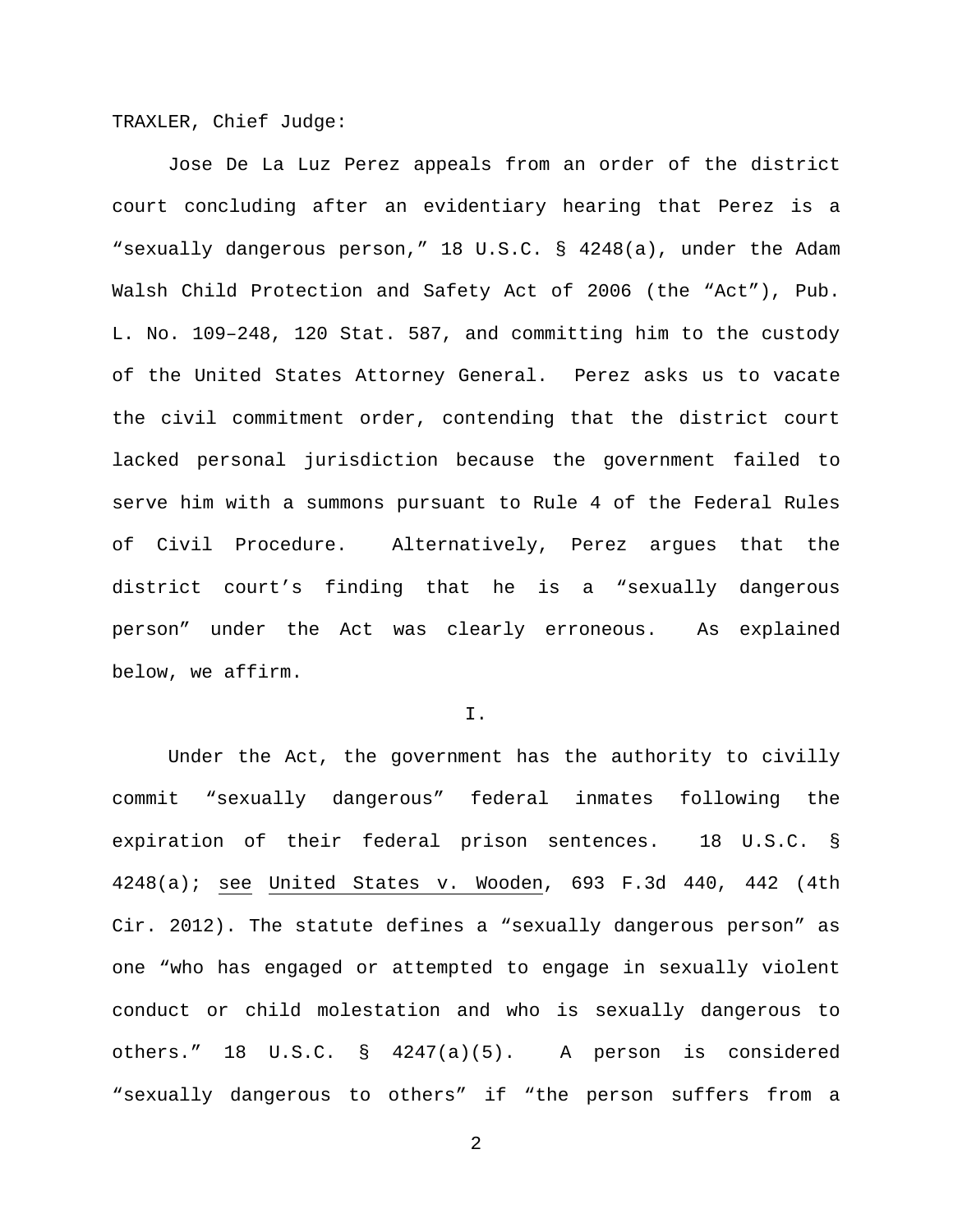serious mental illness, abnormality, or disorder as a result of which he would have serious difficulty in refraining from sexually violent conduct or child molestation if released." Id.  $§ 4247(a)(6)$  (emphasis added).

The Attorney General or the Director of the Bureau of Prisons ("BOP") may commence a § 4248 commitment proceeding by filing with the clerk of court for the district in which the respondent is confined a certification that the person is sexually dangerous as defined by the Act. See id. § 4248(a). The "filing automatically stays the release of the person from custody pending a hearing before the district court." United States v. Heyer, 740 F.3d 284, 286 (4th Cir. 2014); see 18 U.S.C. § 4248(a). The district court is then "required to convene a hearing to afford the government the opportunity to prove the ultimate truth of its certification." United States v. Caporale, 701 F.3d 128, 131 (4th Cir. 2012); 18 U.S.C. § 4248(a) ("The court shall order a hearing to determine whether the person is a sexually dangerous person." (emphasis added)). "If, after the hearing, the court finds by clear and convincing evidence that the person is a sexually dangerous person, the court shall commit the person to the custody of the Attorney General." 18 U.S.C. § 4248(d) (emphasis added).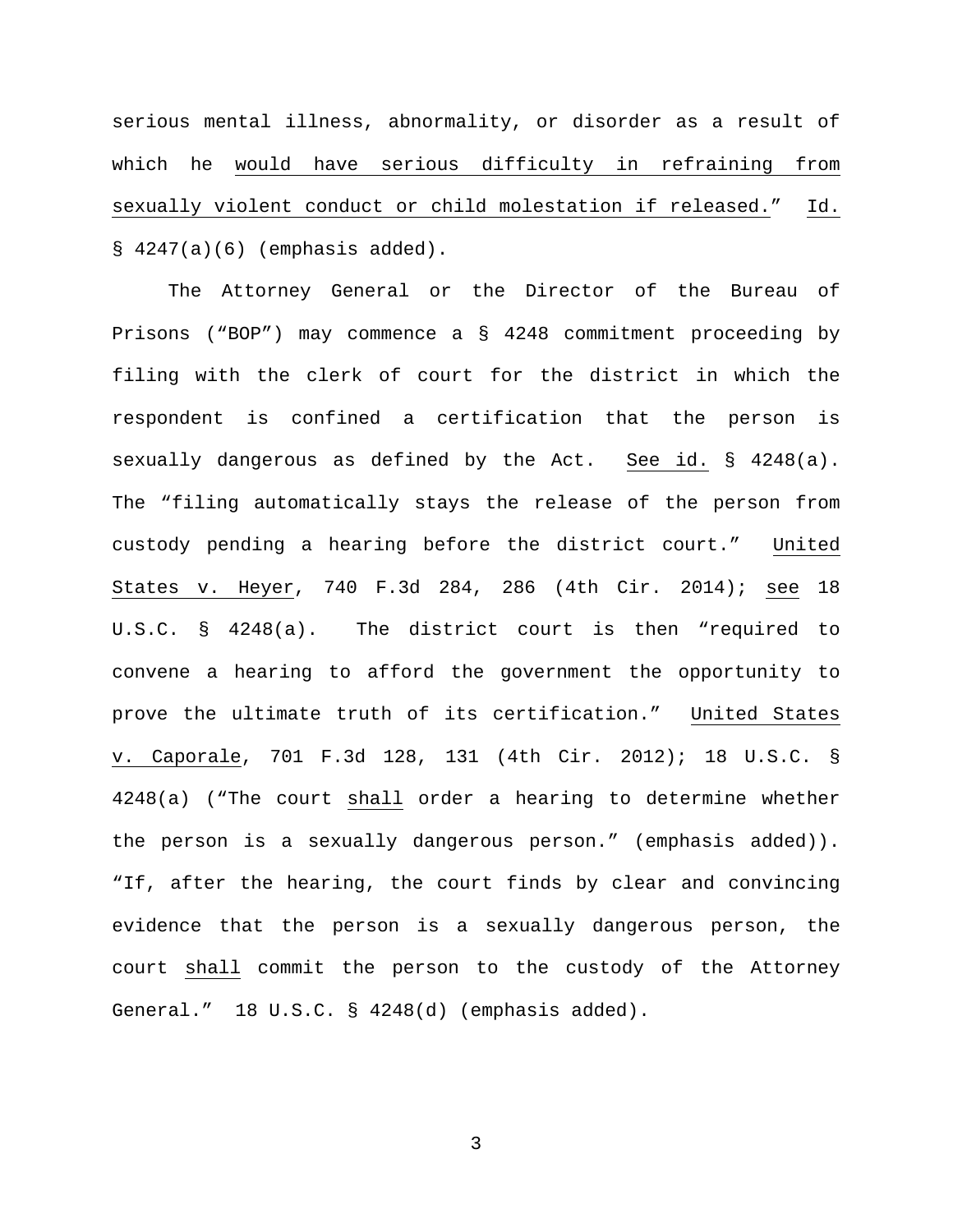In December 2011, Perez was incarcerated at the BOP facility in Butner, North Carolina, where he was serving the final few months of a 20-year federal sentence for (1) transportation of a minor in foreign commerce with intent to engage in criminal sexual activity, see 18 U.S.C. § 2423(a), and (2) importation of an alien for immoral purposes, see 8 U.S.C. § 1328. On January 6, 2011, the BOP Certification Review Panel filed in the Eastern District of North Carolina a certification seeking to have Perez civilly committed as a "sexually dangerous person." 18 U.S.C. § 4248(a). Perez subsequently moved to dismiss the commitment proceedings on the basis that the government failed to comply with Rule 4(c)(1) of the Federal Rules of Civil Procedure by failing to serve a summons. The United States filed a response in opposition to Mr. Perez's motion, arguing that § 4248 only requires the filing of a certification to initiate commitment proceedings, not a standard civil summons. The United States argued, in the alternative, that Perez's service of process argument was barred by Rule 12(h)(1) because he failed to raise it in a prior motion that addressed other procedural issues. The district court denied the motion to dismiss on slightly different grounds, concluding that even if service of the summons was required here, dismissal was not mandatory where, as here, Perez received actual notice

II.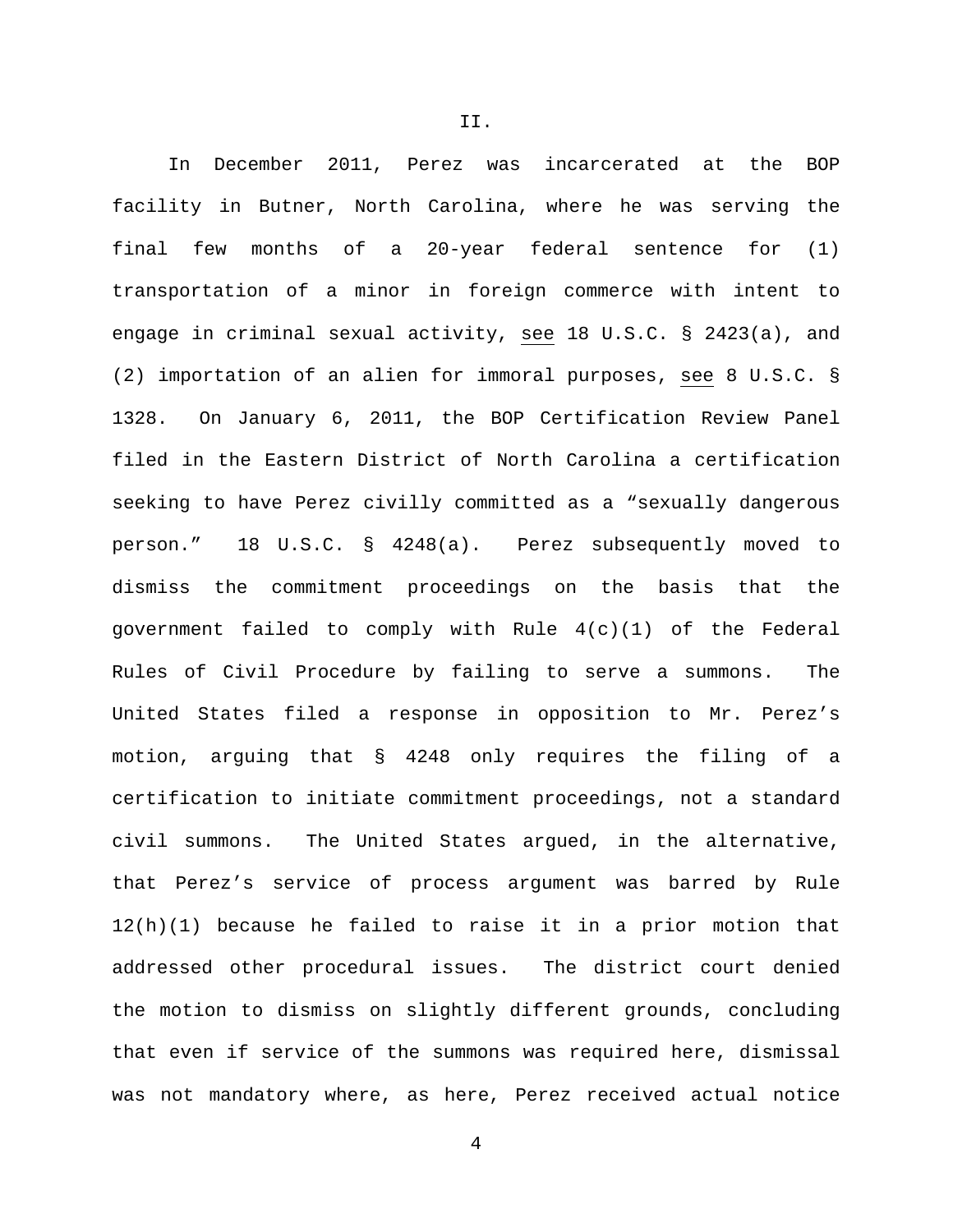of the § 4248 proceeding and suffered no prejudice from the government's failure to serve him with a summons.

As mandated by the Act, the district court conducted an evidentiary hearing "to determine whether [Perez was] a sexually dangerous person." 18 U.S.C. § 4248(a). Any person subject to a hearing pursuant to the Act "shall be represented by counsel" and "shall be afforded an opportunity to testify, to present evidence, to subpoena witnesses on his behalf, and to confront and cross-examine witnesses who appear at the hearing." 18 U.S.C. §  $4247(d)$ ; see id. §  $4248(c)$  ("The hearing shall be conducted pursuant to the provisions of section 4247(d)."). Perez moved to proceed pro se, and the court found that Perez knowingly and voluntarily elected to appear without legal counsel. Believing that the proceedings against him were unlawful, however, Perez refused to be present or otherwise participate in the hearing. Accordingly, the hearing was conducted in Perez's absence.

The government presented the expert testimony of three forensic psychologists who each performed a pre-hearing evaluation of Perez for the purpose of determining whether he was a "sexually dangerous person" under the Act: Dr. Hy Malinek, a forensic psychologist who has evaluated hundreds of individuals in § 4248 commitment proceedings; Dr. Heather Ross, also a forensic psychologist specializing in the assessment of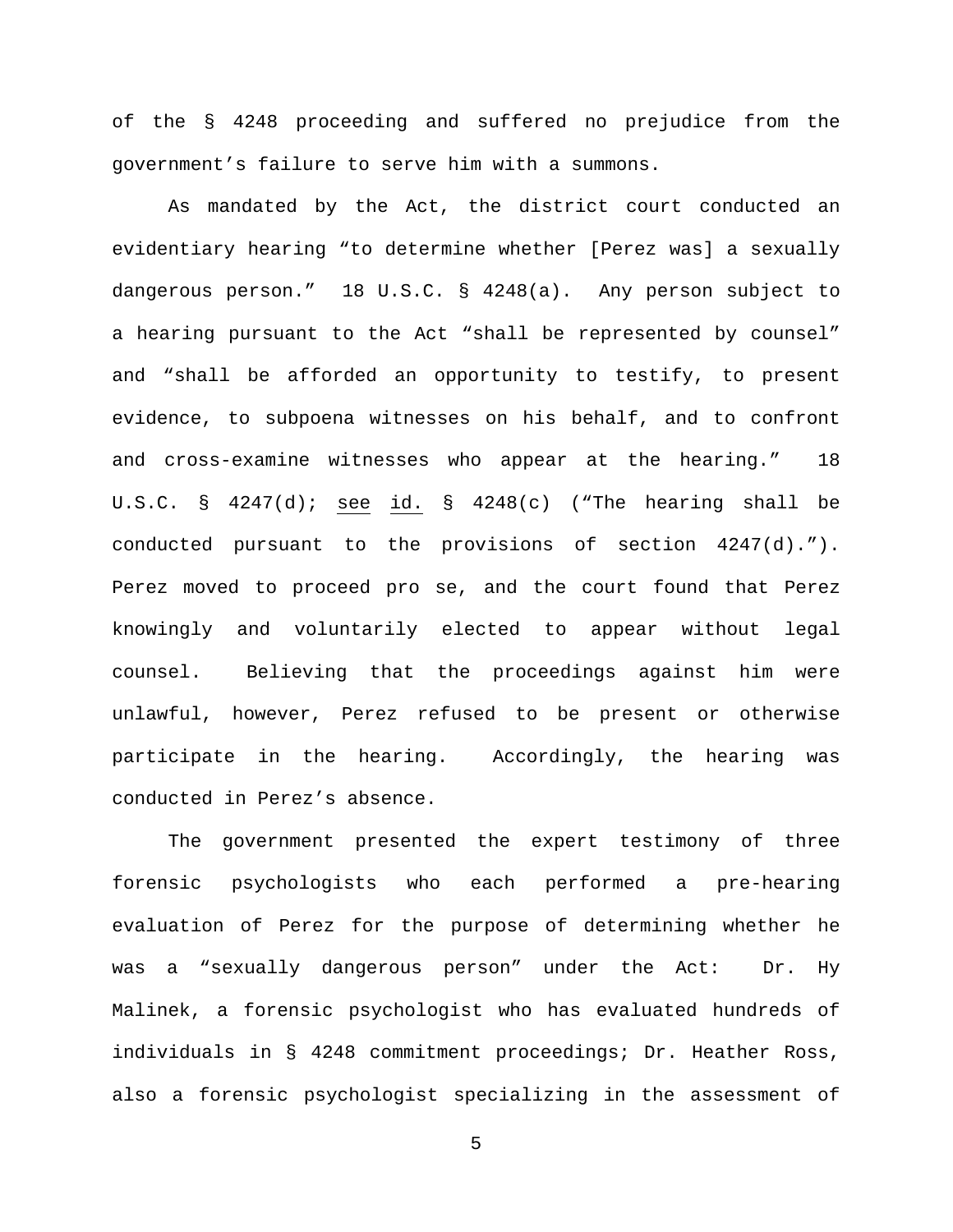sex offenders; and Dr. Joseph Plaud, a forensic psychologist who was appointed on behalf of Perez. See 18 U.S.C. § 4247(b). All three experts prepared written reports stating their opinions and summarizing the bases for their opinions.

In making their assessments, all three experts reviewed Perez's criminal history records which established the following. In September 1970, Perez was arrested for abducting a seven-year-old boy at a laundromat in San Antonio, Texas. Perez drove the boy to a motel where he held the boy overnight and forced him to engage in oral sodomy numerous times. The next morning, Perez dropped the boy off in the street fifteen blocks away from his home. Perez was convicted in Texas state court of kidnapping a minor from his parents and sentenced to 25 years imprisonment. See Perez v. State, 478 S.W.2d 551 (Tex. Crim. App. 1972). He was released on parole in May 1979.

In May 1982, Perez made sexual contact with a nine-year-old boy in a dressing room at a mall. The boy's mother reported the incident to a security officer who then returned with the boy to the dressing room and found Perez victimizing a twelve-year-old boy. The nine-year-old victim identified Perez as the molester. In each case, Perez approached the boy and offered him money to try on jeans, suggesting that they were the same size as Perez's nephew, for whom Perez was shopping. Each victim fell for Perez's ruse, and Perez entered the dressing room with them and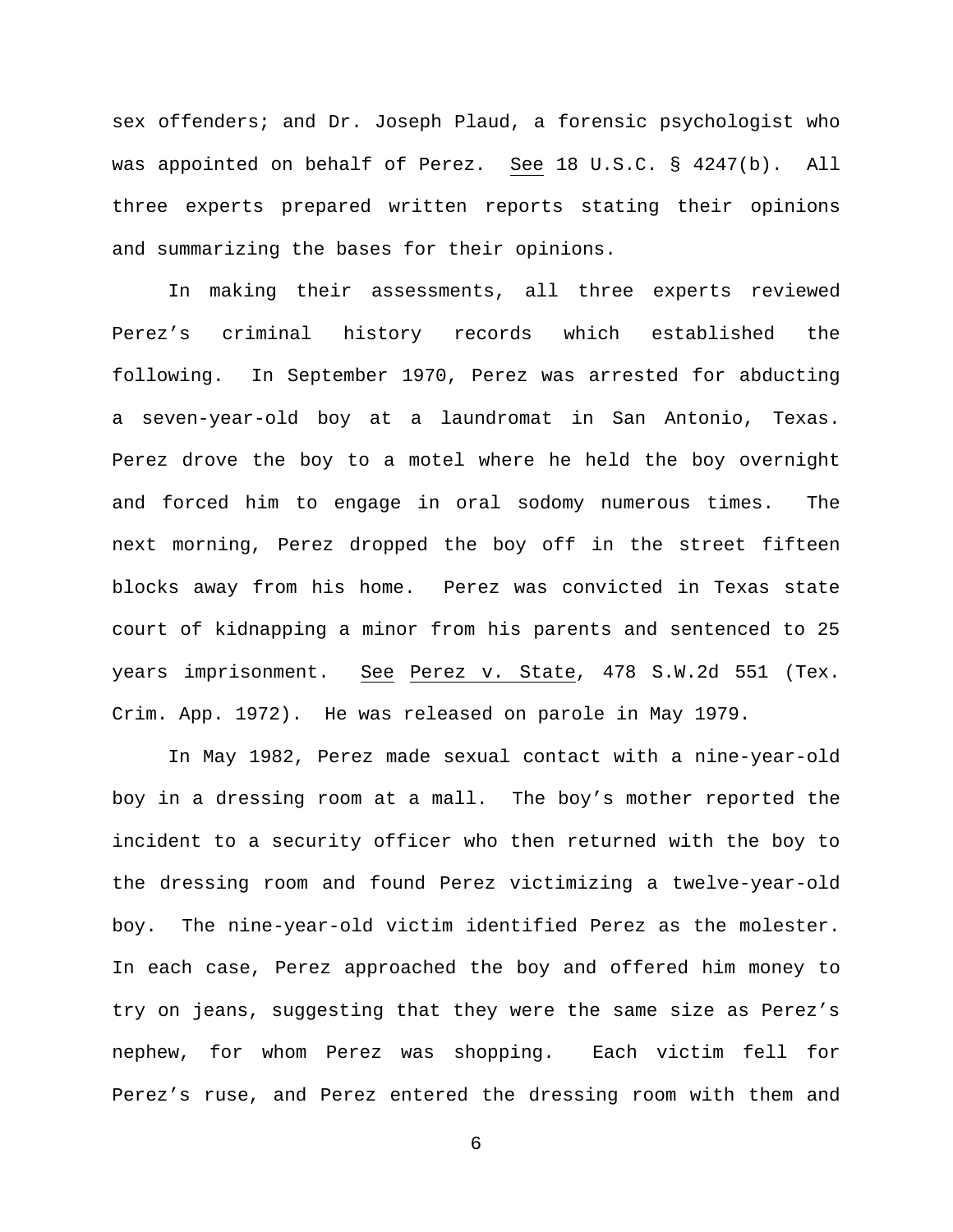asked how the jeans fit. Eventually, Perez put his hands down the boys' pants and felt their genitals, patted their buttocks, and asked them to bend over and touch their toes.

Perez was arrested at the time of the offense in May 1982. After being placed on bond, Perez fled and evaded detection for several years. He was eventually apprehended in March 1987. The charge involving the mall dressing room molestation was dismissed because the nine-year old victim could not be located, but Perez was convicted under Texas law in November 1987 of indecency with a child in relation to the twelve-year-old victim. The charge also alleged that Perez had one prior felony conviction for enhancement purposes. Perez was sentenced to five years' imprisonment in Texas. He was paroled in February 1989 and was discharged from parole in August 1992.

During the time that he was a fugitive from charges relating to the mall incident in 1982, Perez was convicted of indecency with a child and sentenced to five years of probation in March 1983 in Texas. This offense, which occurred approximately six months after the offense in the mall, took place as Perez was selling subscriptions door-to-door and noticed a young boy in a woman's apartment. After making a sale to her, Perez left but returned a short time later, asking to use the telephone. While he was on the telephone, the woman told her ten-year-old son to take the trash out to the dumpster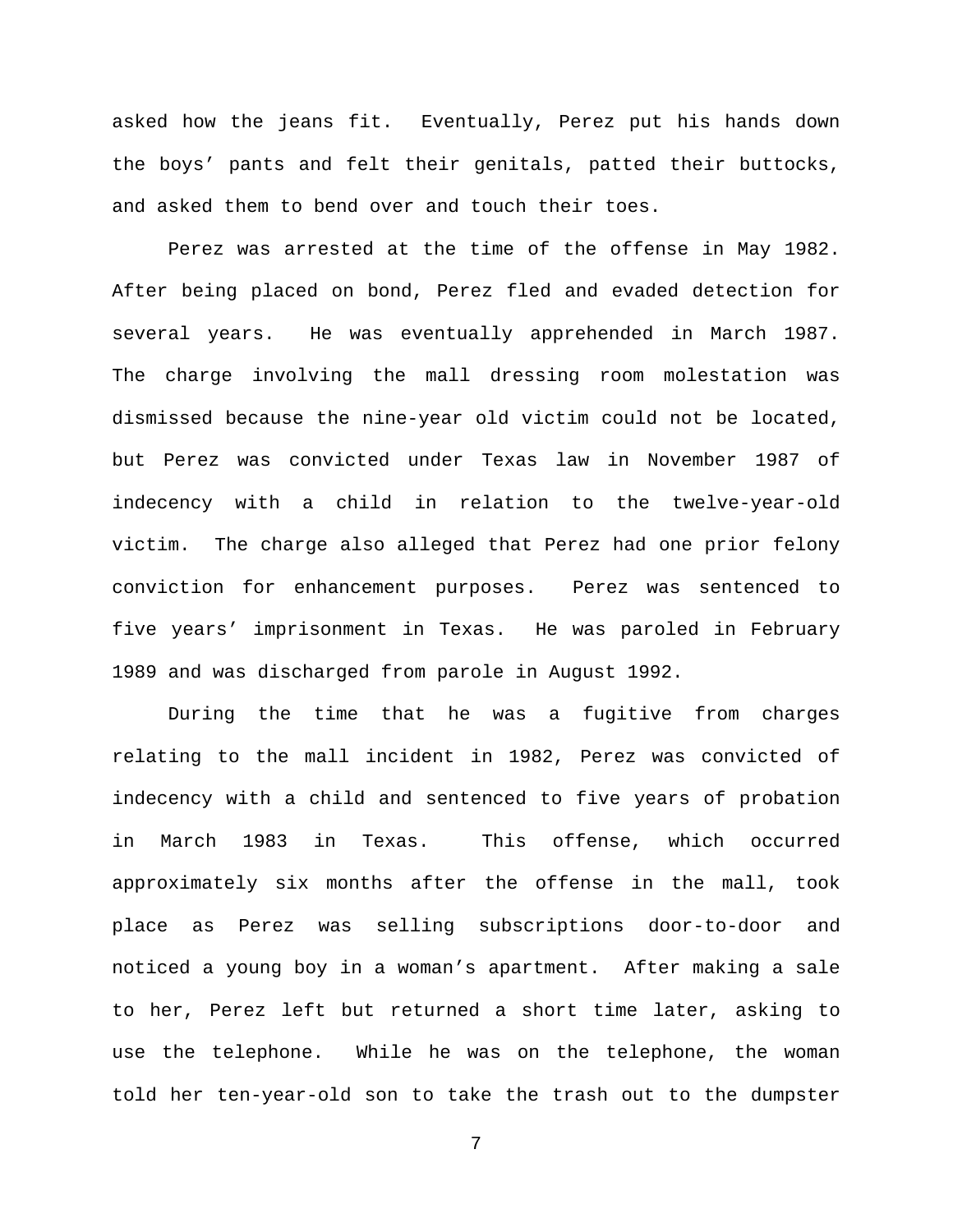in the parking lot. Perez followed the boy into the parking lot, where he pinched and rubbed the child's buttocks, touched him on the front of his pants, and told him to unzip his pants. The victim was instructed not to tell anyone about what happened. Finally, in September 1993, Perez was arrested after agents from the Immigration and Naturalization Service executed a search warrant at his house in Texas. The agents found two boys, ages twelve and thirteen, who were living with Perez and Perez's father. The boys were Mexican citizens and were living in the United States illegally.

Interviews with the boys revealed that they had been living with respondent and his father for approximately two years, after respondent picked them up on the street in El Paso, Texas. The twelve-year-old boy reported that respondent began sexually abusing them the very next day. The reported sexual abuse involved anal intercourse and occurred in several locations besides the home, including locations in the state of New Mexico. Perez also transported the boys to and from Mexico on several occasions. At least three other children were interviewed during the investigation and reported that respondent had sexually molested them. Medical evaluations of the two reported victims revealed signs consistent with chronic perianal trauma.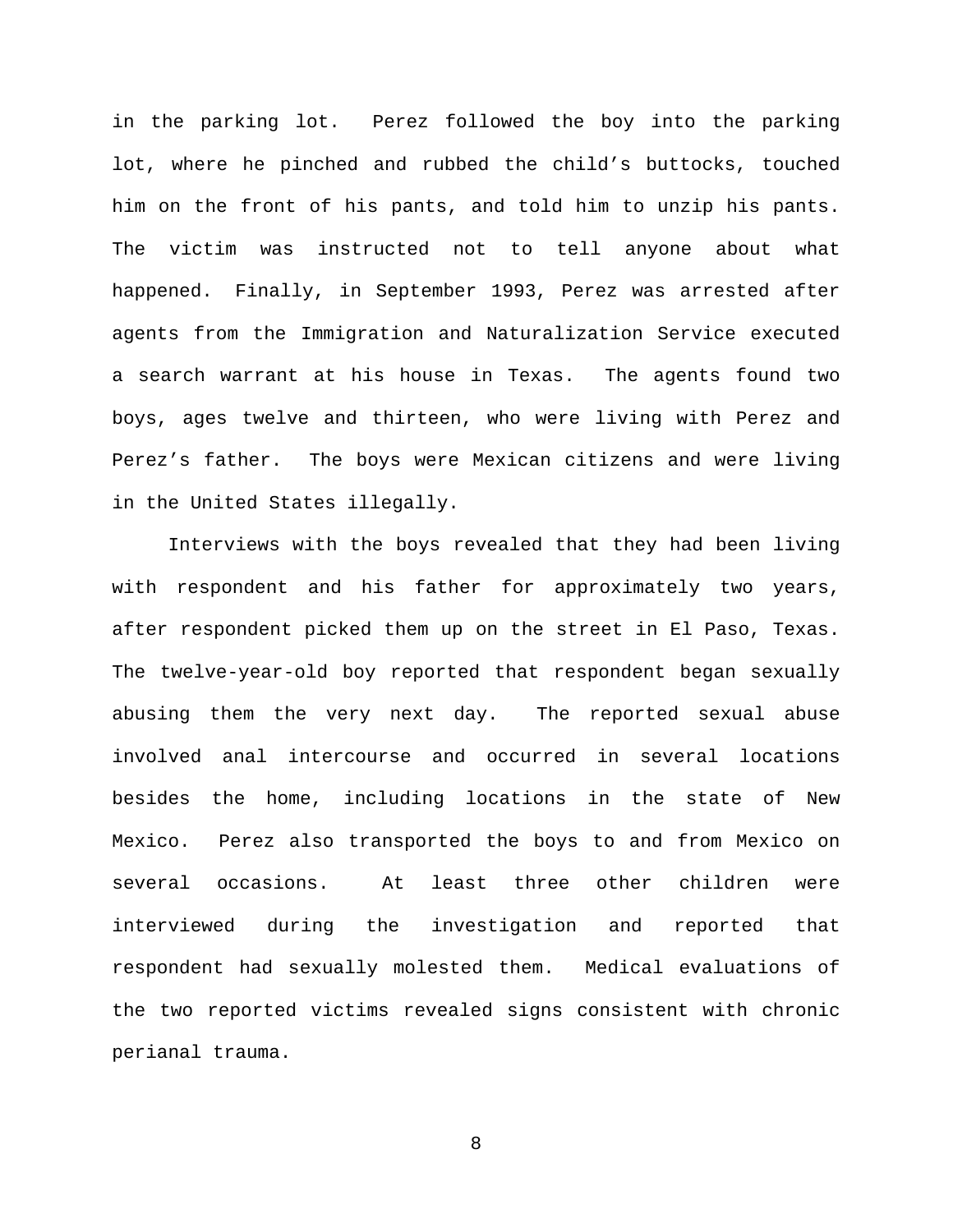In 1993, Perez pled guilty to Transportation of a Minor in Foreign Commerce with Intent to Engage in Aggravated Sexual Assault and to Importation of an Illegal Alien for the Immoral Purpose of Sexual Assault. He was sentenced to 120 months' imprisonment on each charge, to be served consecutively, as well as three years of supervised release.

In addition to reviewing this criminal offense history, all three experts sought to interview Perez. Drs. Malinek and Ross were rebuffed by Perez, who refused to cooperate. Dr. Plaud was more successful, eliciting a few limited statements from Perez relating to his personal sexual history. All three experts, however, found Perez's statements to Dr. Plaud to be significant and considered them in assessing Perez's sexual dangerousness. The experts unanimously diagnosed Perez with pedophilia, marked by an exclusive sexual attraction to young males, a condition all agreed qualified as "a serious mental illness, abnormality, or disorder." 18 U.S.C. § 4247(a)(6). And, finally, all three experts agreed that Perez would have serious difficulty refraining from child molestation upon release from custody.

The district court found that the government established by clear and convincing evidence that Perez was a "sexually dangerous person" as defined by § 4247(a)(5), and that civil commitment was therefore required under § 4248(d). First, based on Perez's criminal records, the court found that Perez "has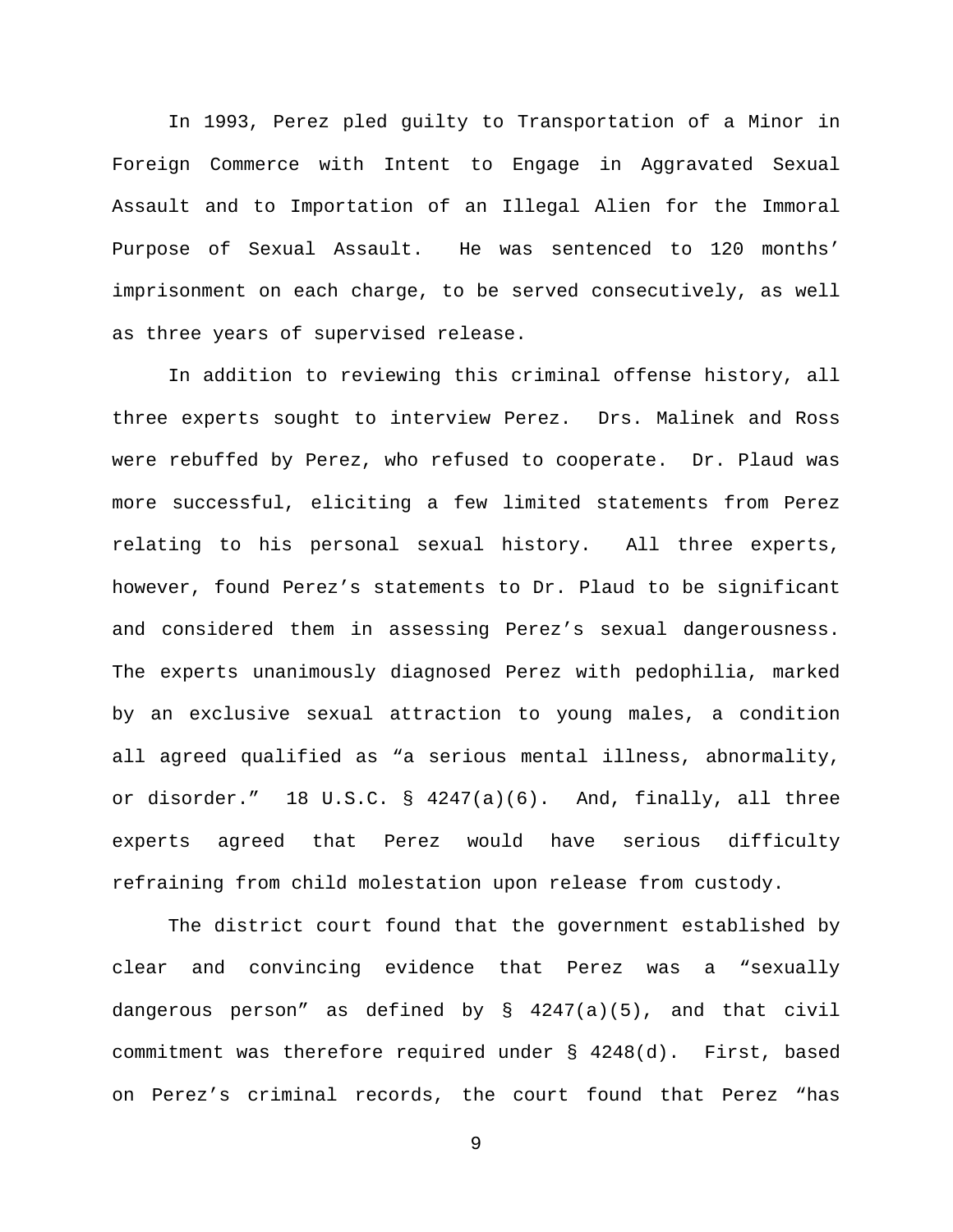engaged or attempted to engage in sexually violent conduct or child molestation" in the past. Id. § 4247(a)(5). Second, based on the unanimous opinions of the expert witnesses, the district court concluded that Perez "suffers from a serious mental illness, abnormality, or disorder." Id. § 4247(a)(6). And third, relying on the detailed testimony of the experts as well as Perez's criminal history, the district court held that the government had proven that Perez's pedophilia "presently impairs respondent's volitional ability to refrain from deviant behavior and that, absent abatement by effective treatment, would in the future give him serious difficulty in refraining from child molestation or sexually violent conduct." J.A. 181- 82.

### III.

In an appeal from an order granting or denying a civil commitment under the Act, "we review the district court's factual findings for clear error and its legal conclusions de novo." United States v. Hall, 664 F.3d 456, 462 (4th Cir. 2012). Perez's first challenge to the district court's commitment order is a purely legal one—that the district court could not exercise personal jurisdiction over him because he was never served with a summons pursuant to Rule 4. We reject this argument.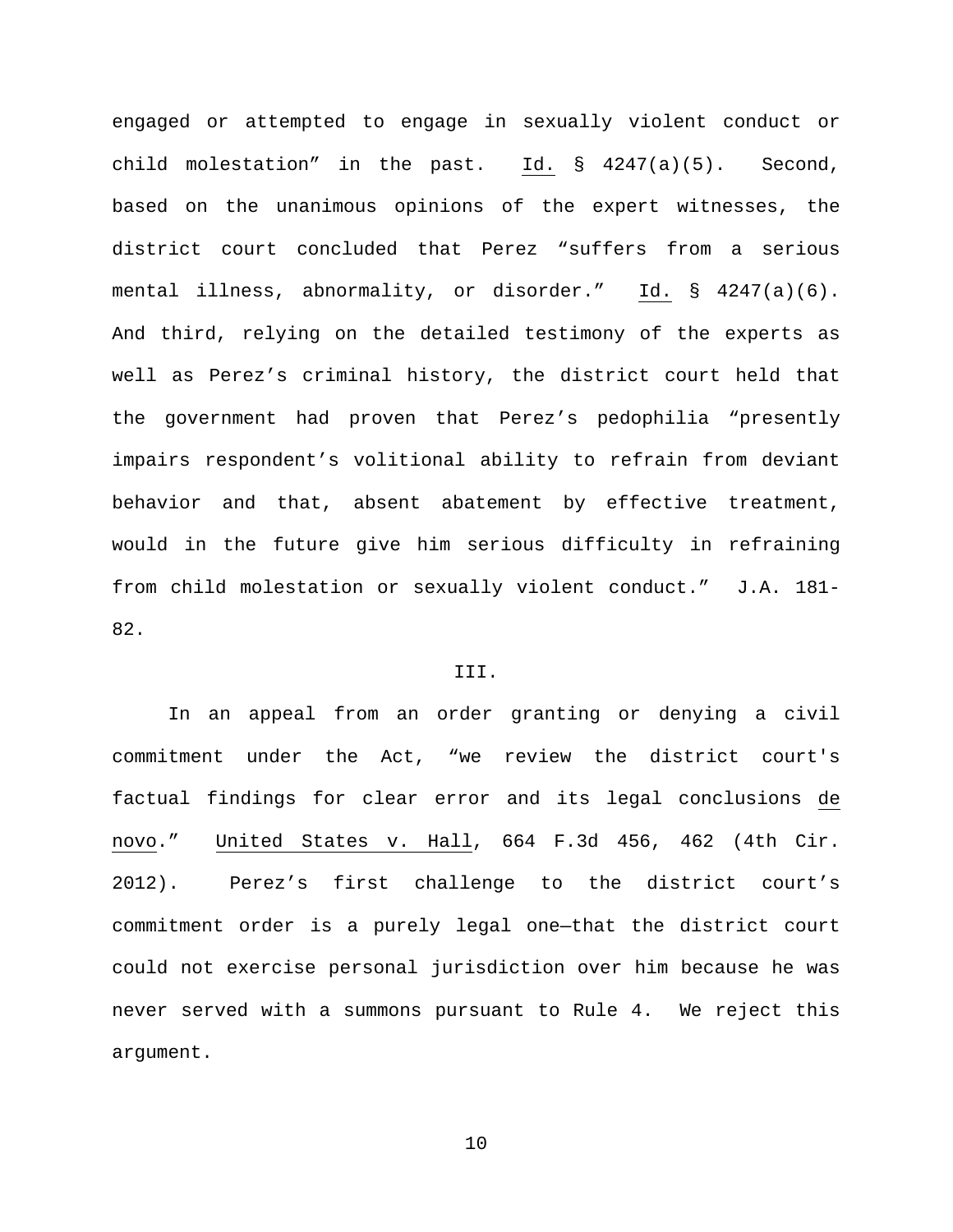A civil action in federal court commences with the filing of a complaint, see Fed. R. Civ. P. 3, and personal service of a summons and a copy of the complaint upon the defendant, see Fed. R. Civ. P. 4(c)(1). Rule 4 dictates that the summons must, among other things, identify the court and the parties; apprise the defendant when he or she must appear to defend against the allegations; and warn the defendant that failure to appear will result in a default judgment in favor of the plaintiff. See Fed. R. Civ. P.  $4(a)(1)$ . If the summons is not served on the defendant within 120 days after the complaint is filed, dismissal is required unless the district court extends the time for good cause shown. See Fed. R. Civ. P. 4(m). It is undisputed that the government never served Perez with a summons and that no extension of time was sought or granted. The government contends, however, that service of a standard civil summons under Rule 4 is not required to commence civil commitment proceedings under § 4248 against an allegedly "sexually dangerous person" in the custody of the BOP.

As Perez points out, a commitment proceeding under § 4248 is civil and not criminal in nature, see United States v. Timms, 664 F.3d 436, 455-56 (4th Cir. 2012), and thus, broadly speaking, the Federal Rules of Civil Procedure would apply to a § 4248 commitment proceeding. Rule 1 provides that "[t]hese rules govern the procedure in all civil actions and proceedings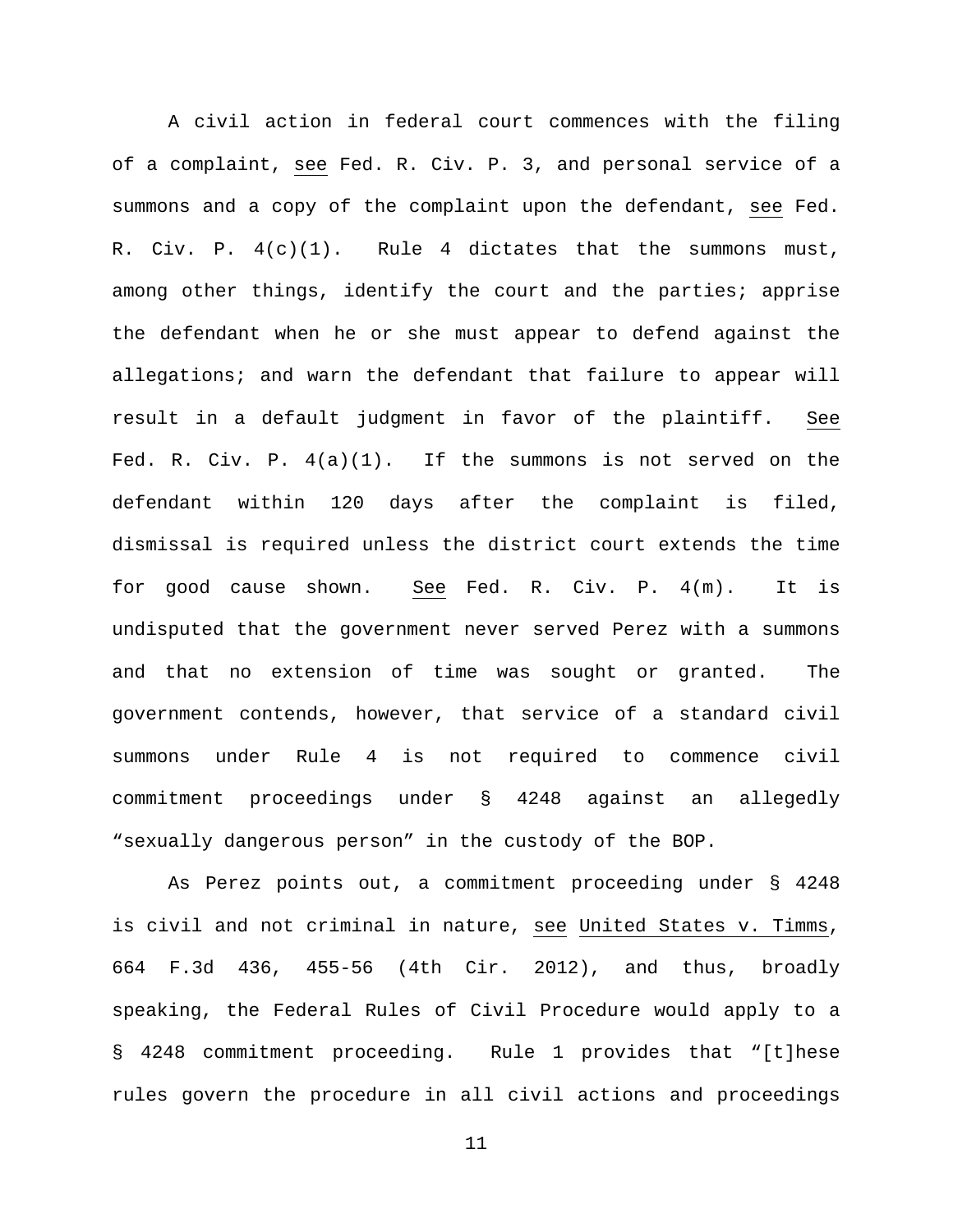in the United States district courts, except as stated in Rule 81." Fed. R. Civ. P. 1. Although Rule 81 enumerates several types of civil actions or proceedings to which the Rules of Civil Procedure, to one extent or another, do not apply, a civil commitment proceeding pursuant to 18 U.S.C. § 4248 is not among them. See Fed. R. Civ. P. 81.

That the Rules of Civil Procedure generally apply to civil commitment proceedings under the Act, however, does not mean that they cannot be displaced by specific procedural provisions included in the Act. Congress "has ultimate authority over the Federal Rules of Civil Procedure; it can create exceptions to an individual rule as it sees fit—either by directly amending the rule or by enacting a separate statute overriding it in certain instances." Shady Grove Orthopedic Assocs., P.A. v. Allstate Ins. Co., 559 U.S. 393, 400 (2010). The question is whether the Act requires the government to serve a summons pursuant to Rule 4 upon a respondent in federal custody despite the obvious differences between the initiation of civil commitment proceedings under § 4248 and a typical civil action. We think not.

The Act does not expressly indicate whether service of a summons is required; "service of process" under Rule 4 is simply not mentioned. However, the Act is not silent as to how to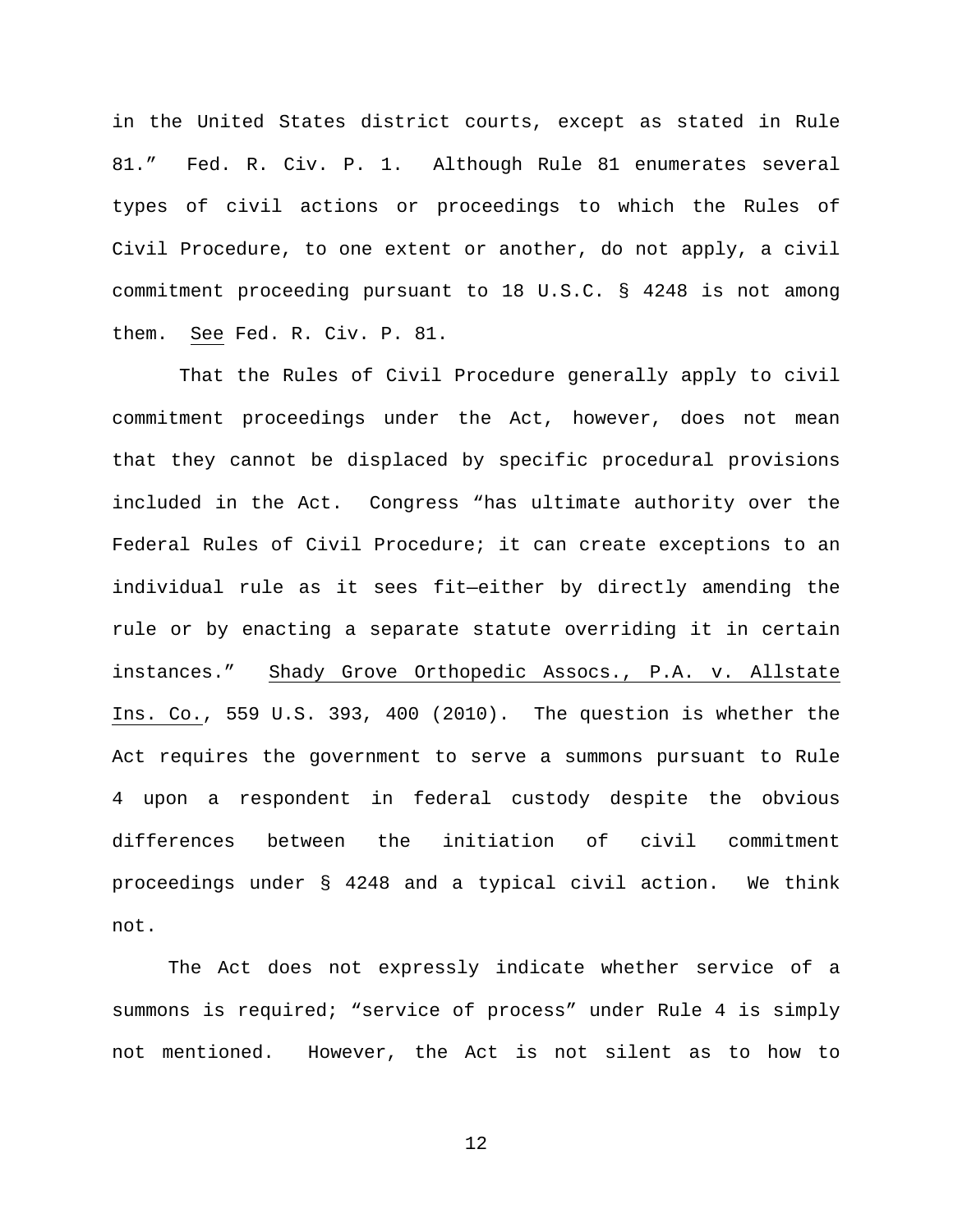initiate and to notify the respondent of a § 4248 commitment proceeding:

**Institution of proceedings**. In relation to a person who is in the custody of the Bureau of Prisons, . . . the Attorney General or any individual authorized by the Attorney General or the Director of the Bureau of Prisons may certify that the person is a sexually dangerous person, and transmit the certificate to the clerk of the court for the district in which the person is confined. The clerk shall send a copy of the certificate to the person, and to the attorney for the Government . . . .

18 U.S.C. § 4248(a) (emphasis added). The Act provides a streamlined procedure for initiating commitment proceedings against individuals in BOP custody who have been certified as "sexually dangerous" under § 4248. Under the Act, "[t]he Attorney General, his designee, or the Director of the [BOP] may initiate a § 4248 commitment proceeding in the district court for the district in which the person is confined by filing a certification that the person is sexually dangerous within the meaning of the Act." Heyer, 740 F.3d at 286 (emphasis added). And, rather than require the government to effect formal service of the certificate and a standard summons upon the respondent, the Act directs the clerk of court simply to "send a copy of the certificate to the person" in BOP custody who was certified as "sexually dangerous." 18 U.S.C. § 4248(a).

We conclude that the procedure set forth in 18 U.S.C. § 4248(a) for initiating proceedings for the civil commitment of a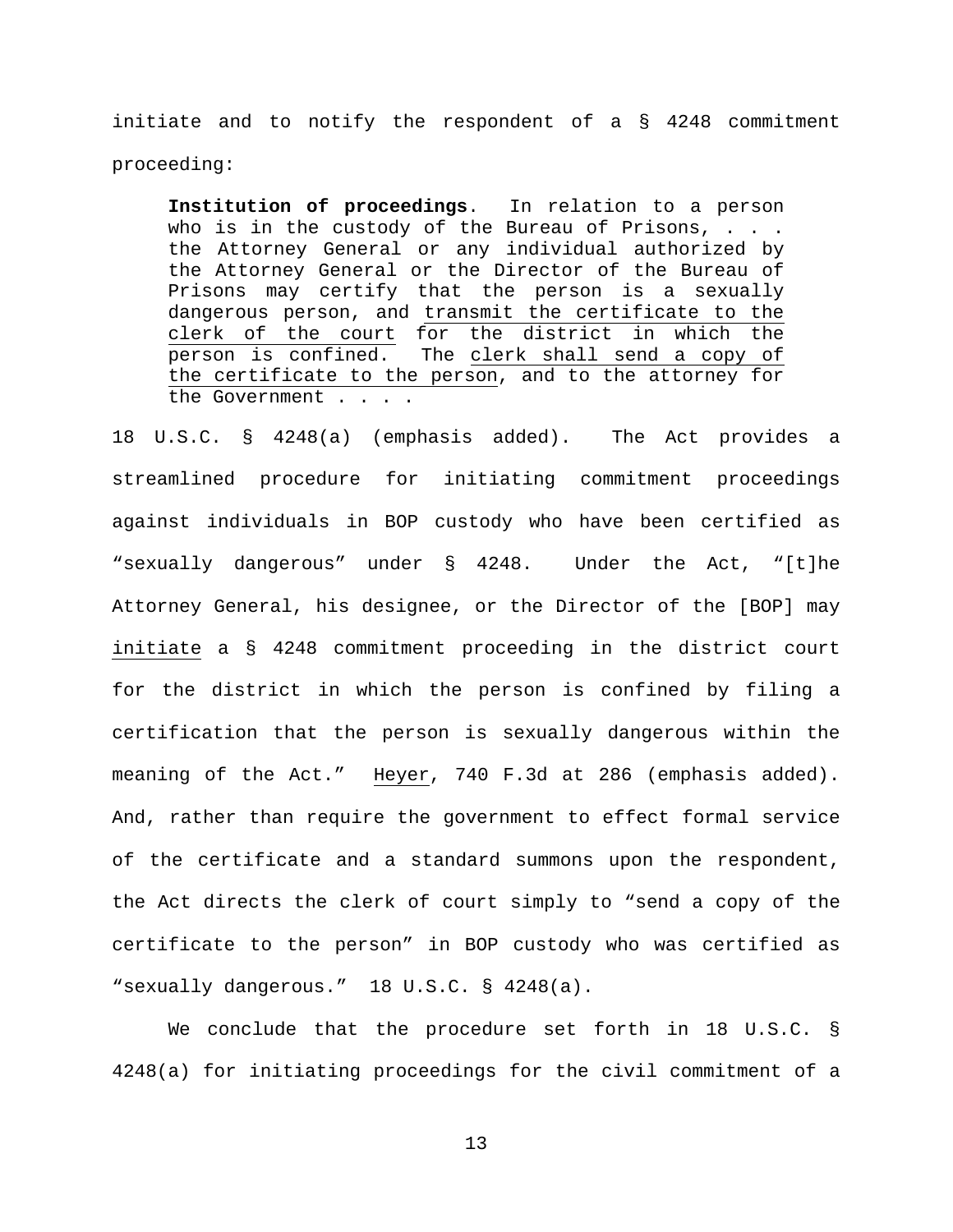sexually dangerous person supplants the summons requirement set forth in Rule 4. Service of process pursuant to Rule 4 serves two primary functions in a typical civil action in federal court: it provides formal notice to the defendant to appear and defend against an action that has been commenced in federal court, and it is the means by which the court asserts its personal jurisdiction over the defendant. See Henry H. Perritt, Jr., Jurisdiction in Cyberspace, 41 Vill. L. Rev. 1, 31 (1996) ("Service of process performs two functions in Anglo-American civil procedure: it represents assertion of judicial power of the forum state over the person of the defendant, and it is the formal means of providing notice to the defendant so that he or she may defend the lawsuit."). In the unique context of a § 4248 proceeding, however, service of a standard summons under Rule 4 is not necessary to perform either function.

First, the paramount function of serving a summons is to provide formal notice to the defendant that action is required to avoid liability and preserve his or her rights. Service of the summons apprises a defendant "of the pendency of the action" and "afford[s] [the defendant] an opportunity to present [his] objections." Peralta v. Heights Med. Ctr., Inc., 485 U.S. 80, 84 (1988) (quoting Mullane v. Central Hanover Bank & Trust Co., 339 U.S. 306, 314 (1950)). Establishing notification to a civil defendant through proper service of the summons is critical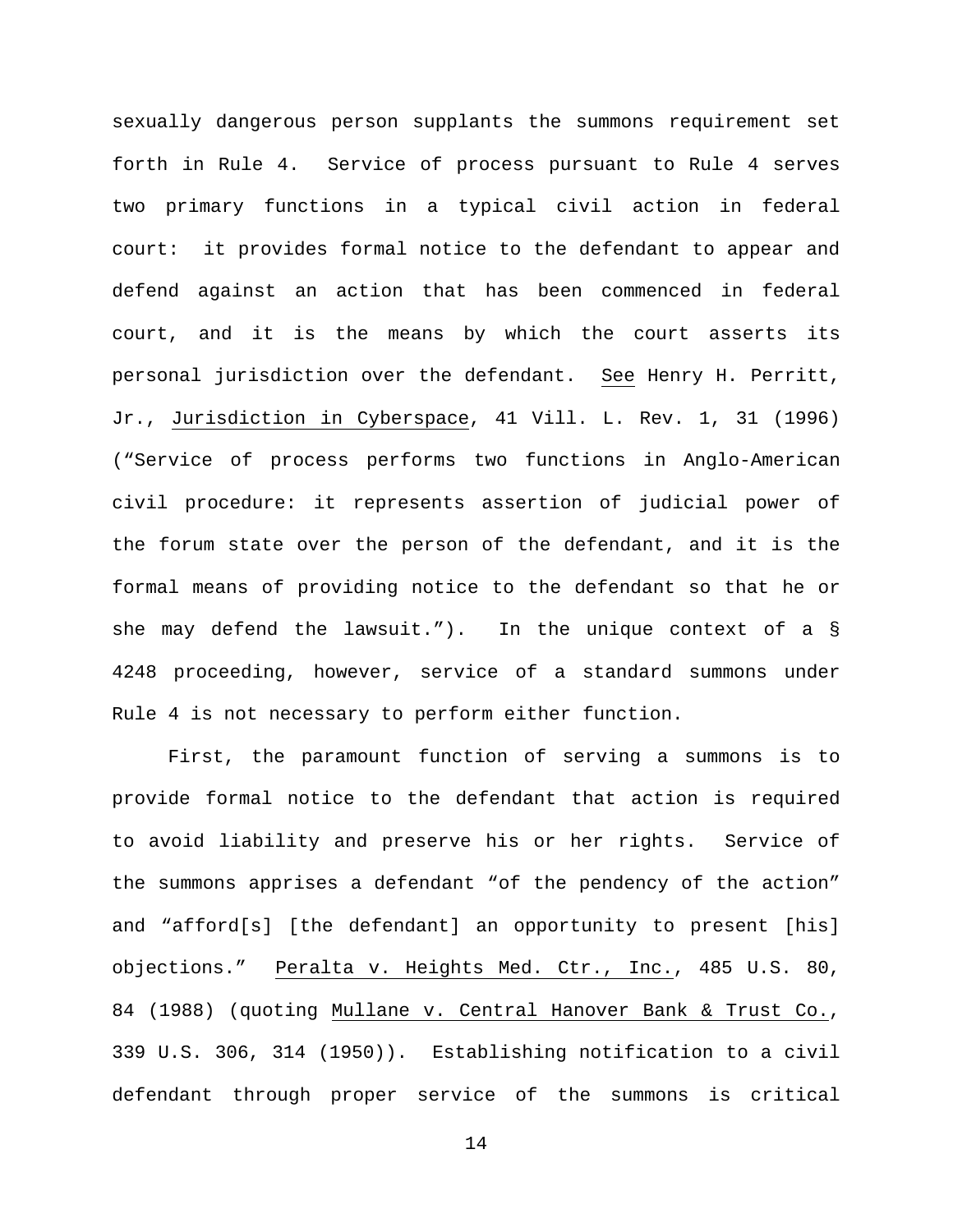since, among other things, service of the summons triggers defendant's duty to file a responsive pleading to the complaint, see Fed. R. Civ. P. 12(a)(1)(A)(i) ("A defendant must serve an answer . . . within 21 days after being served with the summons and complaint."), and the failure to respond in a timely fashion can result in liability being imposed by default, see Fed. R. Civ. P. 55(a).

The respondent in a § 4248 civil commitment proceeding, by contrast, is not required to file any responsive pleading and faces no risk of a contrary merits determination being entered by default or without his knowledge. In fact, Congress afforded § 4248 respondents a number of procedural safeguards, including a mandatory evidentiary hearing, see 18 U.S.C. § 4248(a) ("The court shall order a hearing to determine whether the person is a sexually dangerous person."); id. § 4248(d) (granting district courts the power to "commit the [respondent] to the custody of the Attorney General" after the mandatory hearing); and the right to be represented by an attorney at the mandatory evidentiary hearing, see id. §§ 4248(c), 4247(d) (providing that "[a]t a hearing ordered pursuant to this chapter the [respondent] . . . shall be represented by counsel and, if he is financially unable to obtain adequate representation, counsel shall be appointed for him"). Moreover, at the mandatory hearing, the respondent "shall be afforded an opportunity to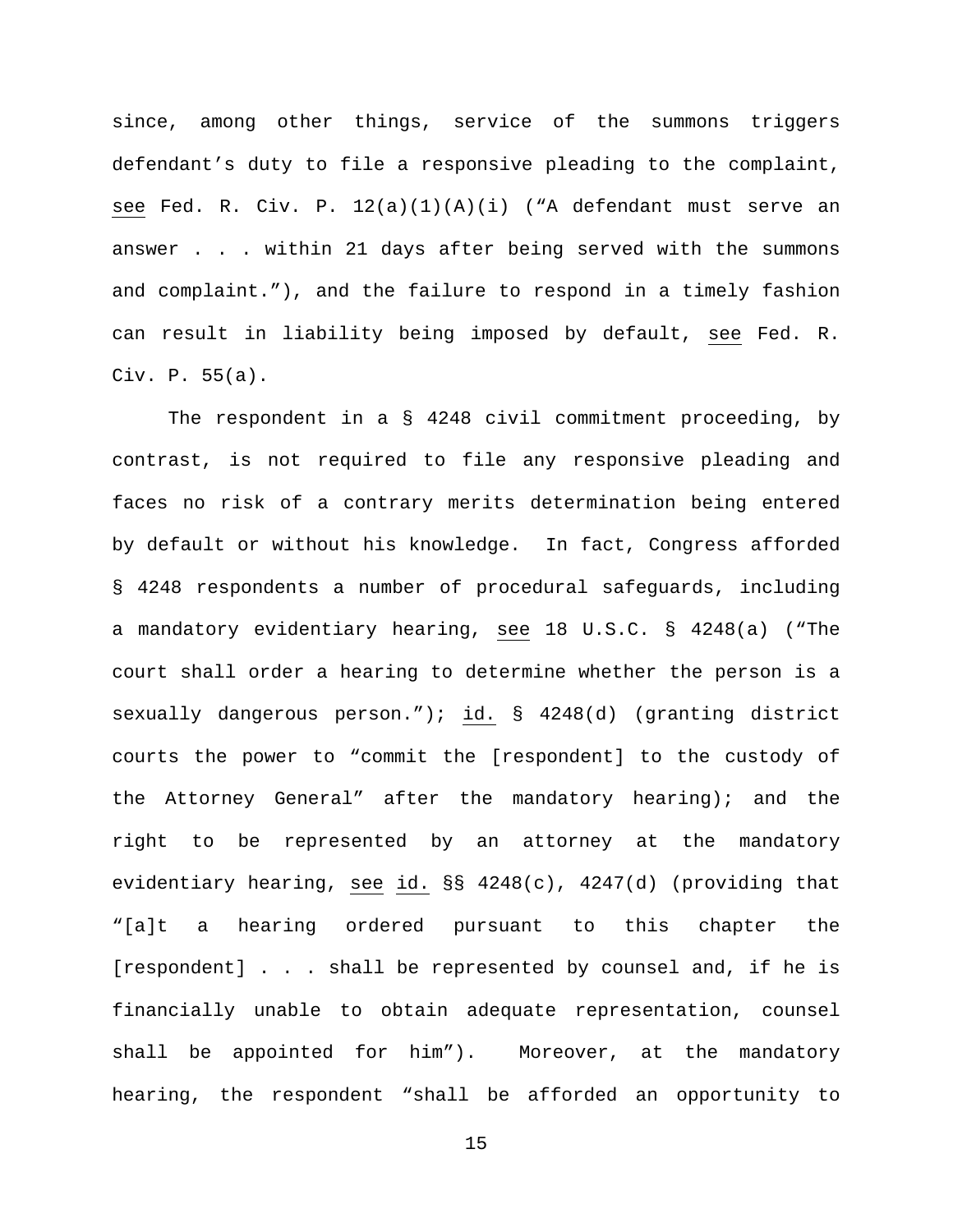testify, to present evidence, to subpoena witnesses on his behalf, and to confront and cross-examine witnesses who appear at the hearing." Id. § 4247(d). In light of these procedural safeguards inherent in § 4248 proceedings, receipt of a copy of the certificate initiating commitment proceedings suffices to provide notice to the respondent—and it is undisputed that Perez was provided a copy of the certificate seeking to have him committed as a "sexually dangerous person." Service of a summons is unnecessary in this context in view of the fact that Congress provided another means of notifying the respondent of the proceedings as well as several procedural safeguards.<sup>[1](#page-15-0)</sup> See Meadows v. Krischer, 763 So. 2d 1087, 1091 (Fla. Dist. Ct. App. 1999) (concluding that "a standard civil summons would be unnecessary" to initiate proceedings under Florida law providing for the civil commitment of "sexually violent predators" where the law did not require service of a regular civil summons).

A second function performed by service of a civil summons under Rule 4 is to assert the district court's jurisdiction over a person. "Before a federal court may exercise personal jurisdiction over a defendant, the procedural requirement of service of summons must be satisfied. Service of summons is the procedure by which a court having venue and jurisdiction of the

<span id="page-15-0"></span> $1$  Perez does not challenge the constitutional sufficiency of the notice prescribed by 18 U.S.C. § 4248(a).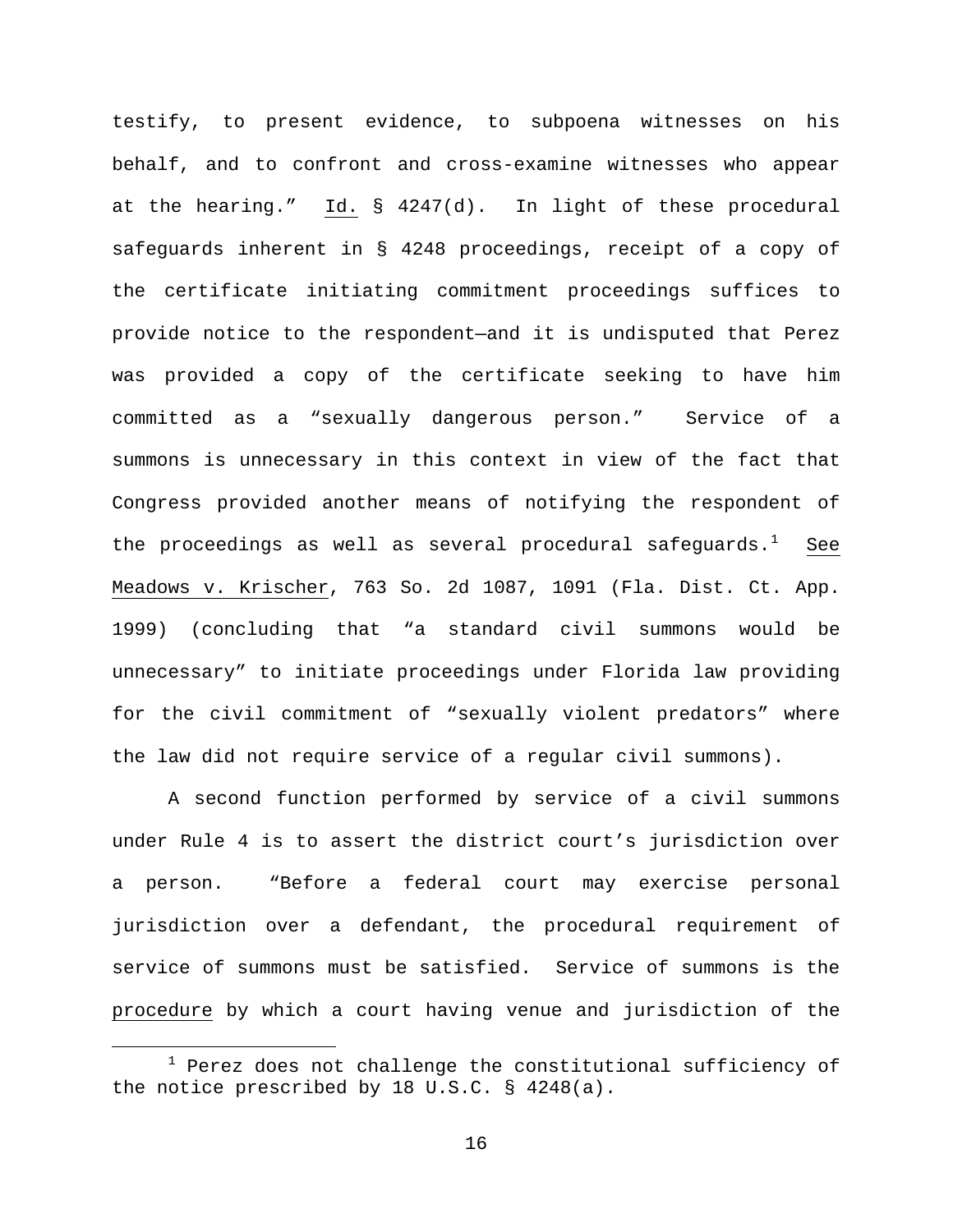subject matter of the suit asserts jurisdiction over the person of the party served." Omni Capital Int'l, Ltd. v. Rudolf Wolff & Co., 484 U.S. 97, 104 (1987) (emphasis added) (internal quotation marks and alteration omitted). Historically, however, personal jurisdiction in both the civil and criminal contexts flowed from physical custody or control over the defendant. See ALS Scan, Inc. v. Digital Serv. Consultants, Inc., 293 F.3d 707, 710-11 (4th Cir. 2002) ("[T]he limits on personal jurisdiction were grounded in a court's power over the actual person of the defendant. Thus, a person's 'presence within the territorial jurisdiction of a court was prerequisite to its rendition of a judgment personally binding him.'" (quoting Int'l Shoe Co. v. Washington, 326 U.S. 310, 316 (1945)). Over time in the civil context, "[t]he idea of 'minimum contacts' developed as a surrogate for actual presence in a State but did not alter the essentially territorial nature of jurisdiction." Yahoo! Inc. v. La Ligue Contre Le Racisme Et L'Antisemitisme, 433 F.3d 1199, 1228 (9th Cir. 2006) (en banc) (O'Scannlain, J., concurring in judgment). Personal jurisdiction in a criminal case is still based on physical presence, which is usually acquired by taking the defendant into custody via arrest. See United States v. Wilson, 721 F.2d 967, 972 (4th Cir. 1983) ("It has long been the general rule that a court's power to try a criminal defendant is not impaired by the government's use of even forcible abduction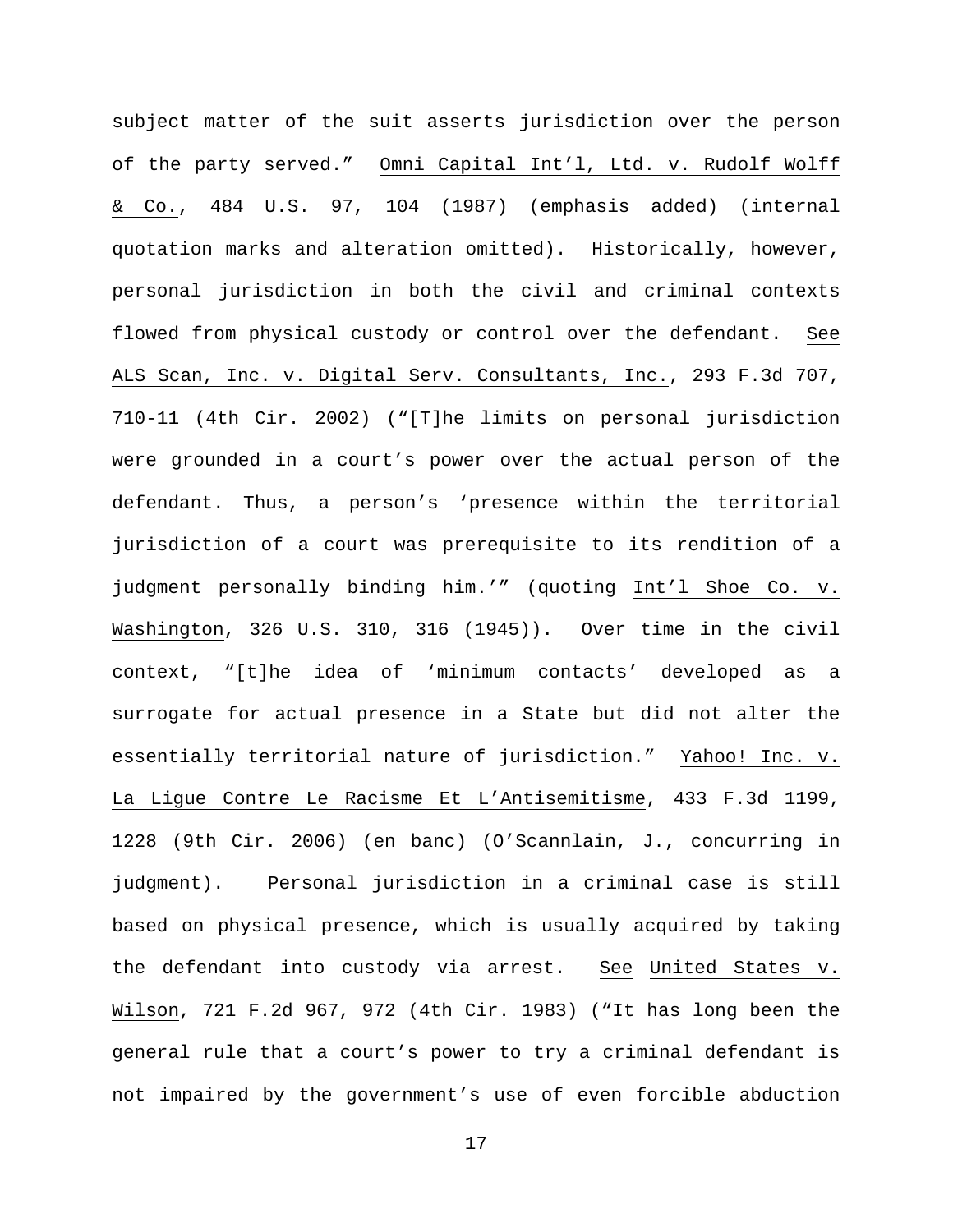to bring the defendant within the court's jurisdiction."); United States v. Rendon, 354 F.3d 1320, 1326 (11th Cir. 2003) ("A federal district court has personal jurisdiction to try any defendant brought before it on a federal indictment charging a violation of federal law."). Even if physical custody is no longer necessary to endow a civil court with personal jurisdiction over a defendant, it is clearly sufficient to do so. Thus, that the government has physical custody over the respondent in § 4248 civil commitment proceedings obviates the need for a summons.

### IV.

Next, Perez contends that the district court committed clear error in finding him to be a "sexually dangerous person." 18 U.S.C. § 4248(d). "A finding is 'clearly erroneous' when although there is evidence to support it, the reviewing court on the entire evidence is left with the definite and firm conviction that a mistake has been committed." Hall, 664 F.3d at 462 (internal quotation marks omitted).

To obtain a civil commitment order under the Act, the government must prove three elements by clear and convincing evidence. See United States v. Wood, 741 F.3d 417, 419 (4th Cir. 2013). The government first must demonstrate that the person has previously "engaged or attempted to engage in . . . child molestation." 18 U.S.C. § 4247(a)(5); see Wood, 741 F.3d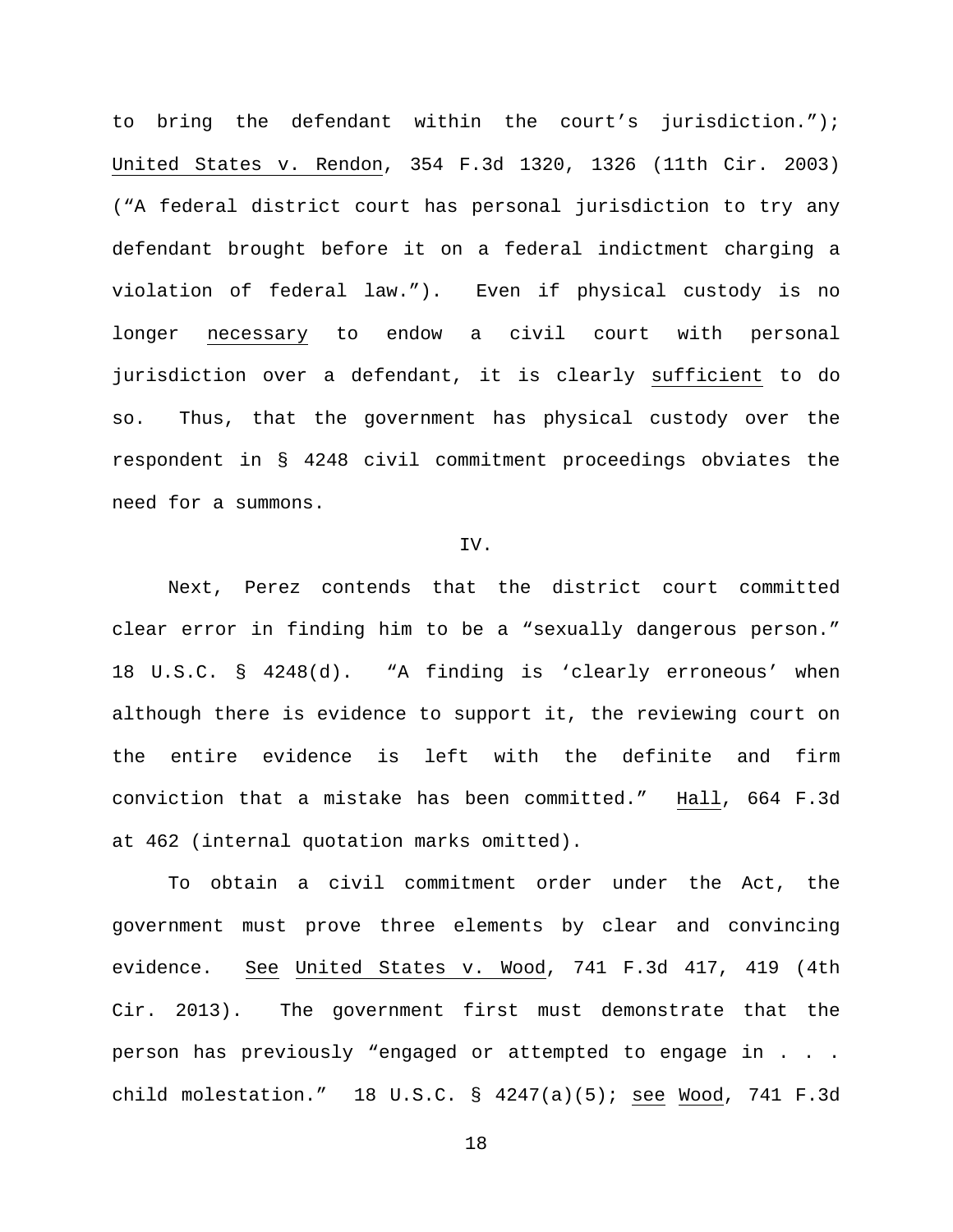at 419. Second, the government must establish that the person currently "suffers from a serious mental illness, abnormality, or disorder." 18 U.S.C. § 4247(a)(6); Wood, 741 F.3d at 419. And third, "the government is required to show that the defendant, as a result of the illness, abnormality, or disorder, 'would have serious difficulty in refraining from . . . child molestation if released.'" Wood, 741 F.3d at 419 (quoting 18 U.S.C. § 4247(a)(6)). "Clear and convincing" evidence is "evidence of such weight that it produces in the mind of the trier of fact a firm belief or conviction, without hesitancy, as to the truth of the allegations sought to be established, and, as well, as evidence that proves the facts at issue to be highly probable." Jimenez v. DaimlerChrysler Corp., 269 F.3d 439, 450 (4th Cir. 2001) (internal quotation marks, citations, and alterations omitted). "[T]he 'clear and convincing' standard of proof is an 'intermediate standard' that falls between a 'mere preponderance of the evidence' and 'beyond a reasonable doubt.'" Hall, 664 F.3d at 461 (quoting Addington, 441 U.S. at 423-24).

Perez does not dispute that the government established the first two elements by clear and convincing evidence – (1) that he previously engaged or attempted to engage in child molestation and (2) that he suffers from a serious mental illness, abnormality, or disorder, i.e., pedophilia. Perez challenges only the district court's finding that as a result of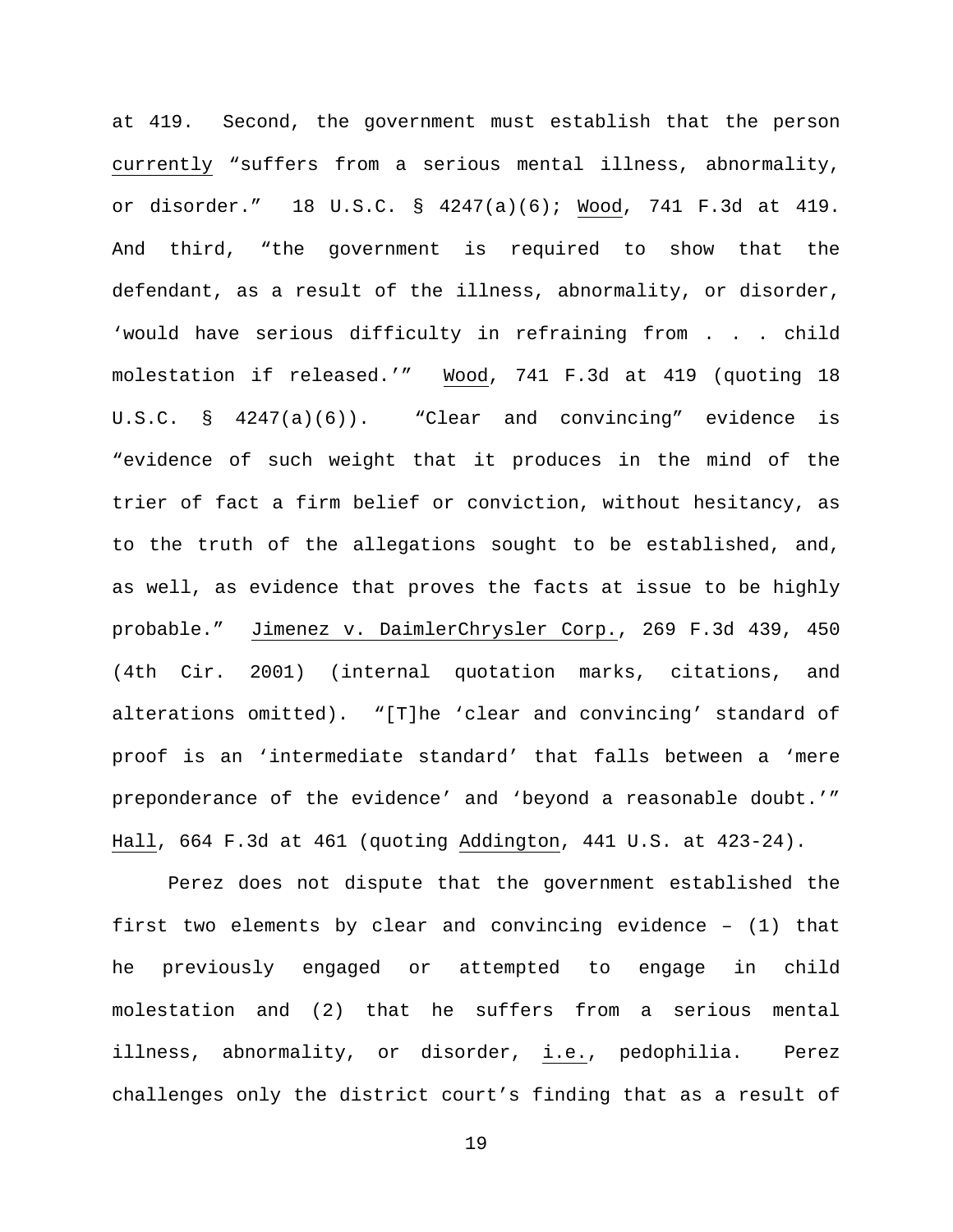his pedophilia, "he would have serious difficulty in refraining from . . . child molestation if released." 18 U.S.C. § 4247(a)(6). "[T]he serious difficulty prong of § 4248's certification proceeding refers to the degree of the person's volitional impairment, which impacts the person's ability to refrain from acting upon his deviant sexual interests." Hall, 664 F.3d at 463 (internal quotation marks omitted). The "'lack of control or inability to control behavior will not be demonstrable with mathematical precision. It is enough to say that there must be proof of serious difficulty in controlling behavior.'" Id. (quoting Kansas v. Crane, 534 U.S. 407, 413 (2002)) (alteration omitted).

Perez contends that the government's evidence rested almost entirely on his criminal offense history and failed to adequately account for Perez's current level of volitional impairment. Perez claims, moreover, that any expert opinion about his present mental state and capacity for volitional control rests on speculation, especially, he points out, because none of the experts who testified at the commitment hearing interviewed him.

First, we reject Perez's suggestion that the district court's substantial consideration of his criminal offense history was erroneous or improper. Although "[t]he nature of [Perez's] prior crimes may well be a historical factor, . . . it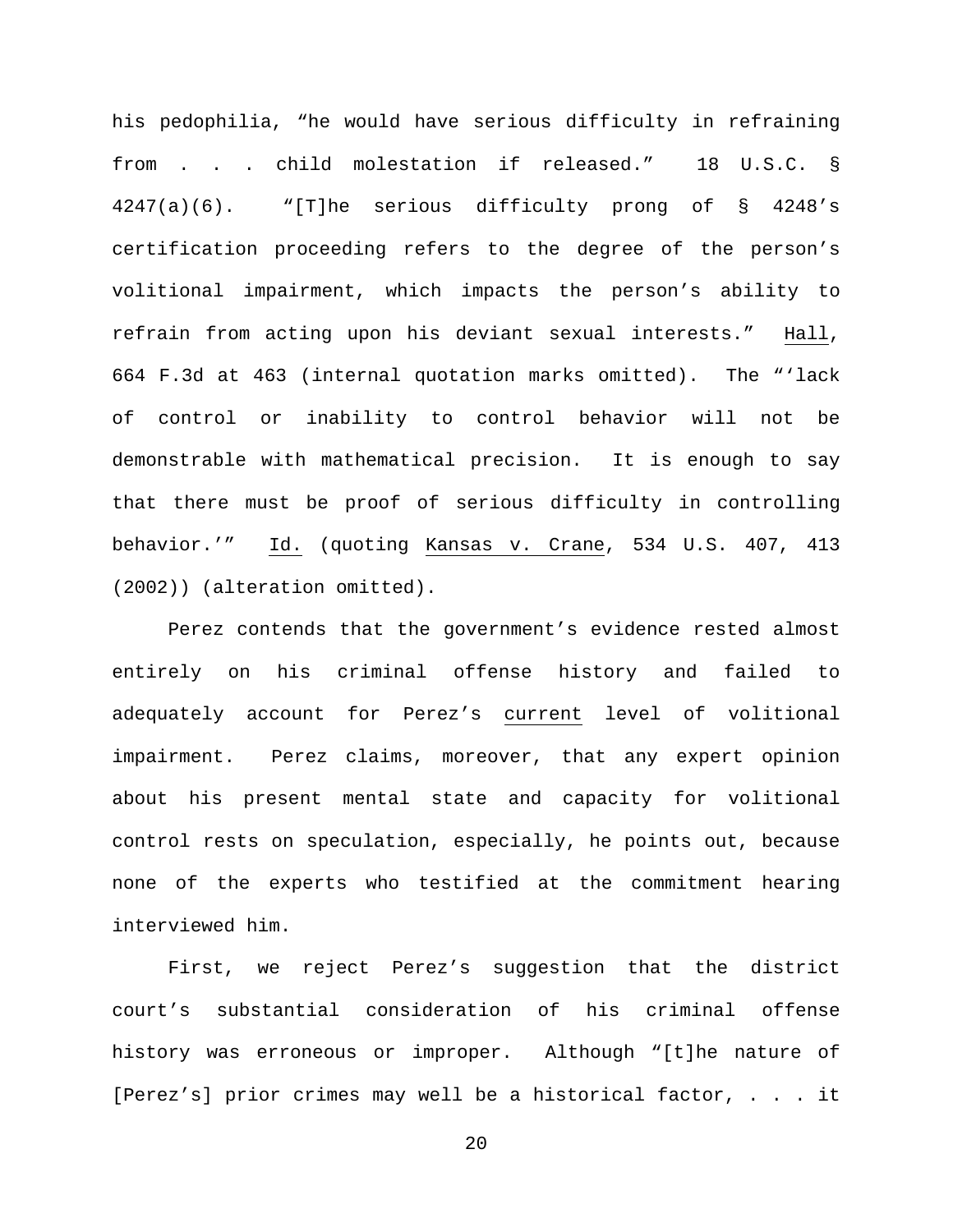is by no means a stale or irrelevant one. When the question is whether an inmate suffering from pedophilia will have serious difficulty refraining from re-offending if released, consideration of the nature of his prior crimes provides a critical part of the answer." Wooden, 693 F.3d at 458.

Moreover, it is not entirely accurate to suggest that each expert evaluation was completed without Perez being interviewed. Although Perez refused to submit to pre-hearing interviews with the government's psychologists, he ultimately participated to some extent in Dr. Plaud's interview. $^2$  $^2$  Perez refused to discuss his offense history with Dr. Plaud, but he did comment generally on his sexual history, denying pedophilic sexual arousal and "presenting himself as a . . . non-violent, moral heterosexual male." J.A. 109. Despite this self-characterization, Perez admitted to Dr. Plaud that he had never experienced sexual relations with an adult woman. Because these comments were so completely at odds with Perez's offense history, his statements during the interview raised concerns for Dr. Plaud that Perez possibly suffered "cognitive distortions, bordering on

<span id="page-20-0"></span> $2$  Dr. Plaud explained that "[a]t the outset, Mr. Perez did not indicate . . . that he even wanted to participate in the interview" but that Perez "reconsidered as [Dr. Plaud] began to leave." J.A. 108.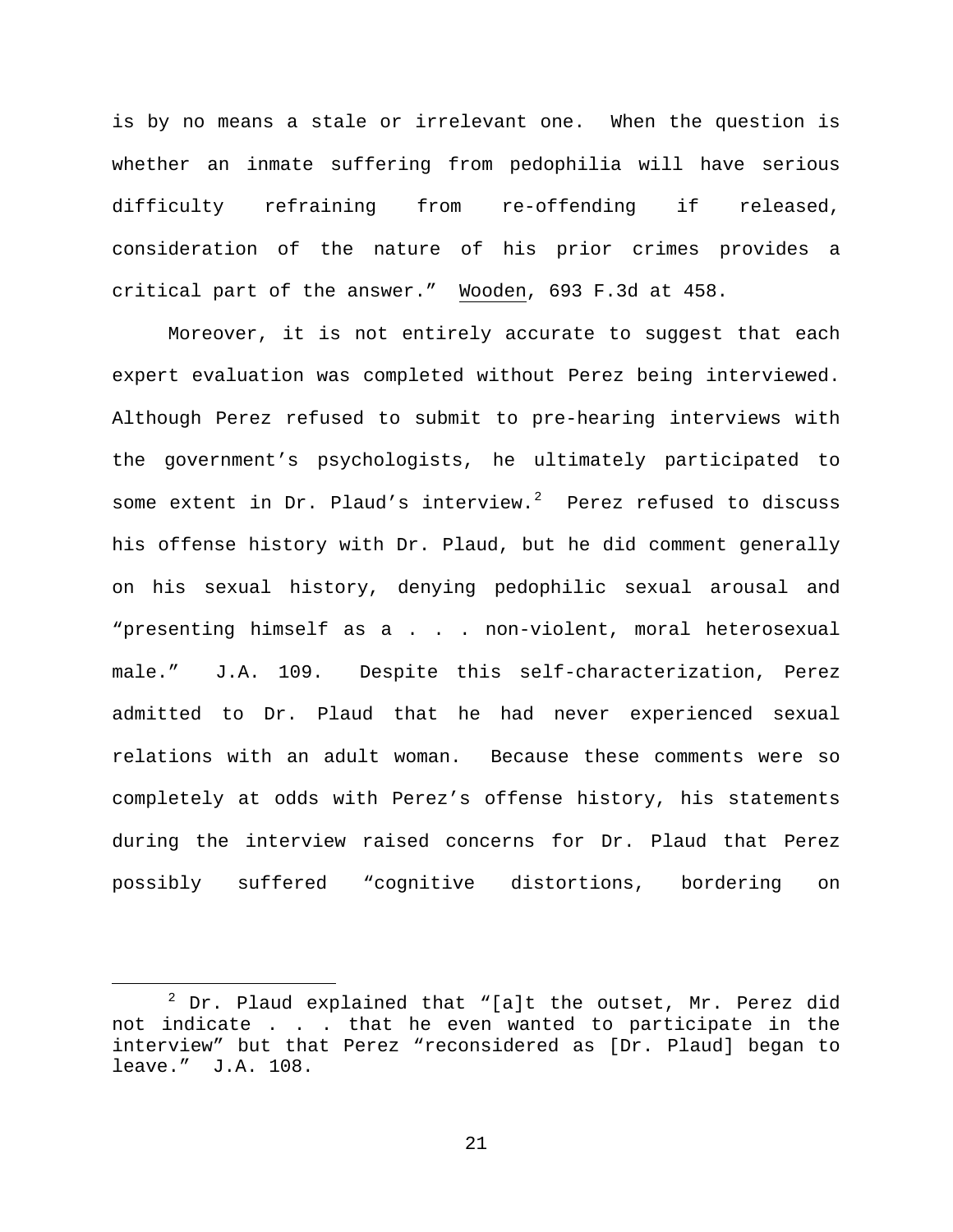delusion[s]" regarding his sexuality.  $J.A.$   $110.^3$  $110.^3$  Perez also told Dr. Plaud that he does not need sexual offender treatment, supporting Dr. Plaud's belief that Perez is "an untreated pedophile who is actively denying his sexual arousal patterns." J.A. 111. Dr. Plaud indicated that he learned nothing from the clinical interview that suggested Perez ever acquired the ability to regulate and control his sexual impulses or that he "has the present-day ability to monitor and control his sexual impulses." J.A. 230. Significantly, Drs. Malinek and Ross both considered Perez's statements to Dr. Plaud and incorporated them into their own analyses. Accordingly, the lack of a formal interview with either Dr. Malinek or Dr. Ross—which was of Perez's own making—did not render either report unreasonable or speculative.

We conclude that the government easily presented sufficient evidence to support the conclusion that, by clear and convincing evidence, Perez, as a result of his pedophilia, "would have serious difficulty in refraining from . . . child molestation if released." 18 U.S.C. 4247(a)(6). First, the government submitted written evaluations conducted by its expert

<span id="page-21-0"></span> $3$  Dr. Plaud also observed, however, that it was difficult to determine "how serious . . . he took the entire interview process" and that Perez may have been merely trying to "elicit a reaction" from Dr. Plaud by claiming to be a heterosexual male. J.A. 110.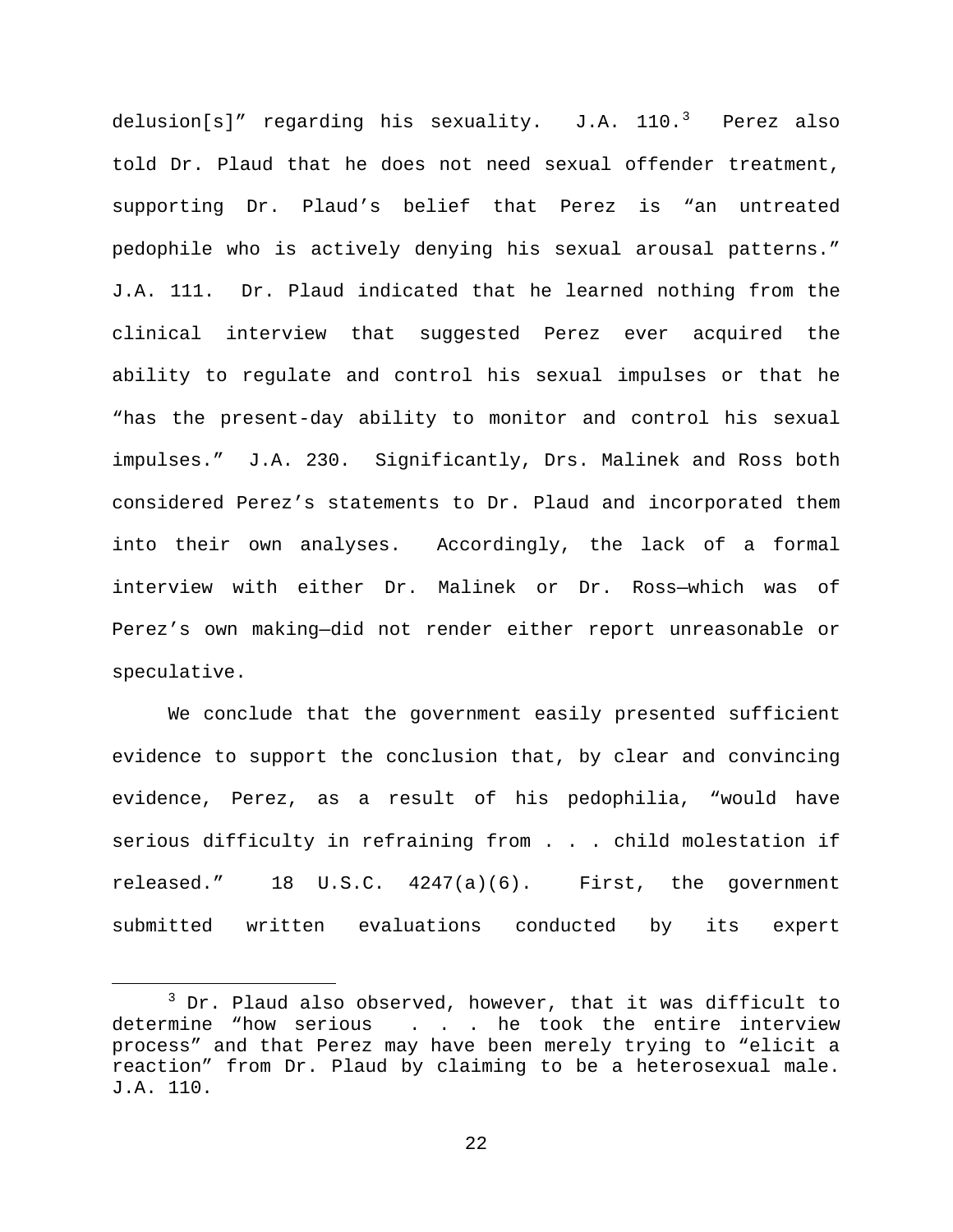psychologists, Drs. Malinek and Ross. Both experts considered (1) actuarial scales incorporating static risk factors for sex offenders to determine a statistical likelihood that Perez would engage in child molestation again, and (2) dynamic risk factors from the STABLE-2007 scale. "[U]nlike static factors, which typically are historical and do not change, a dynamic risk factor refers to something that has the capacity to change over time, for example with treatment." United States v. Bolander, 722 F.3d 199, 209 (4th Cir. 2013).

Dr. Malinek "considered the most recent published studies and risk assessment formulas" to determine whether Perez would at the time of the evaluation have serious difficulty refraining from child molestation if released from BOP custody. Dr. Malinek applied three different actuarial scales "that assess baseline recidivism risk in sexual offenders." J.A. 214. First, Perez's risk of reoffending was assessed using the Static-99R scale, which incorporates numerous static factors such as prior sex offenses, age at release, and whether the person had any "unrelated victims," "stranger victims," or "male victims." J.A. 215. Dr. Malinek scored Perez a 4 on the Static-99R, which placed him in the moderate-high risk category and suggested "recidivism rates of 15.4% in five years and 22.6% in ten years." J.A. 218. Second, Dr. Malinek used the Static 2002-99R scale. This risk assessment formula takes into account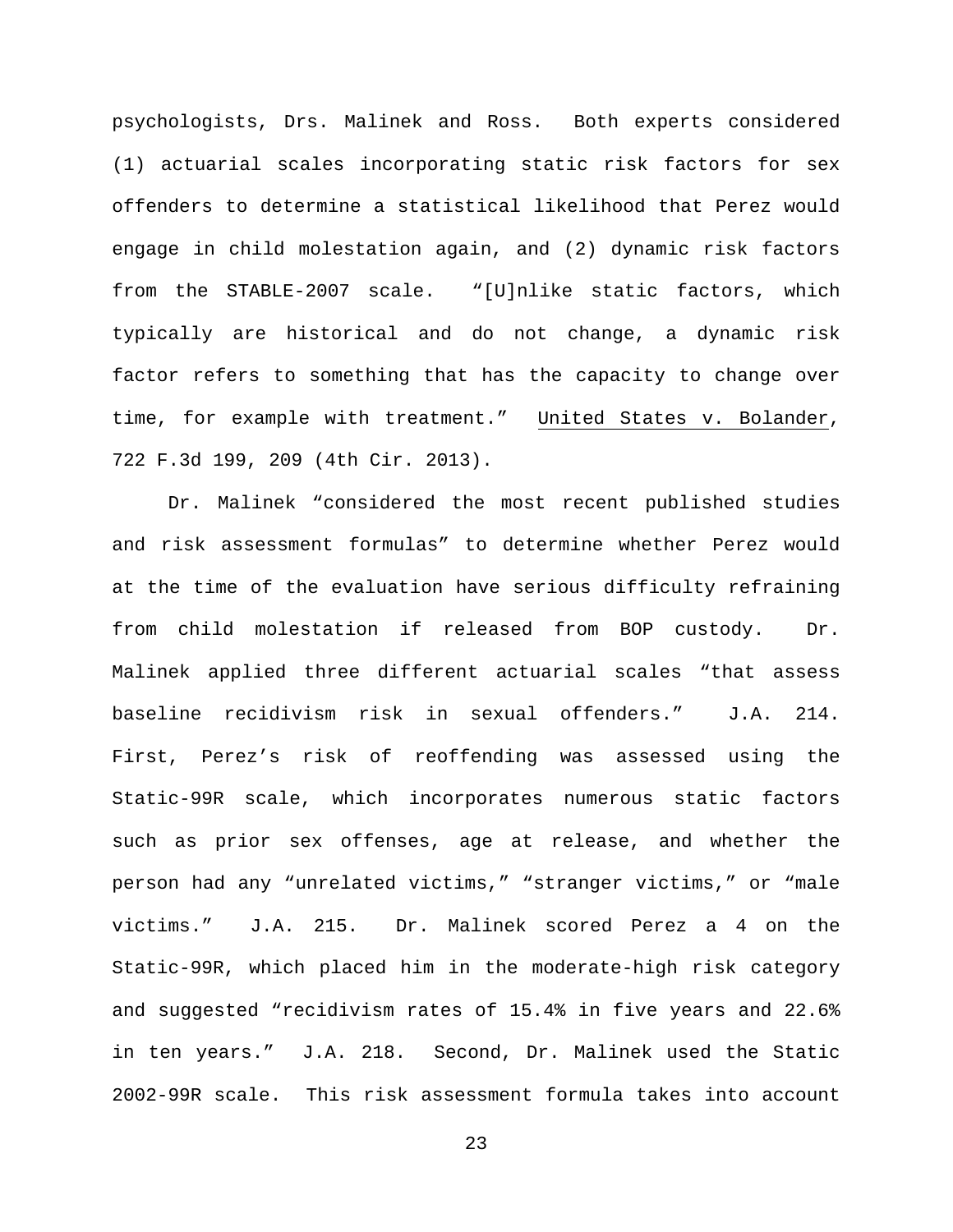five static categories, including age, persistence of sexual offending, deviant sexual interests, relationship to the victims, and general criminality. Dr. Malinek scored Perez a 7 on the Static-2002R, placing him in the moderate-high risk category. Offenders assessed with a similar score and grouping as Perez "have been found to sexually reoffend at a rate of 25.2 percent in five years and 35.8 percent in ten years." J.A. 220. Finally, Perez was assessed using the Minnesota Sex Offender Screening Tool-Revised (MnSOST-R). Dr. Malinek gave Perez a score of 12 on the MnSOST-R, placing him in the high risk category with an "expected recidivism rate within six years of release [of] 30 percent." J.A. 221.

Dr. Malinek then considered a number of dynamic risk factors taken from the STABLE-2007 scale "that have been statistically liked with both increased recidivism and decreased recidivism." J.A. 221. "Significant Negative Social Influence" for example, is a well-established predictor of general recidivism that, in Dr. Malinek's view, suggests an increased risk of re-offending for Perez, who had "family, friends, and acquaintances who are criminally involved, have past sexual offenses, . . . or who minimize or deny [Perez's] sex crimes." J.A. 223. Specifically, Perez's father lived with him during the time that he kept two Mexican boys in his home and sexually abused them. Dr. Malinek highlighted the impulsive nature of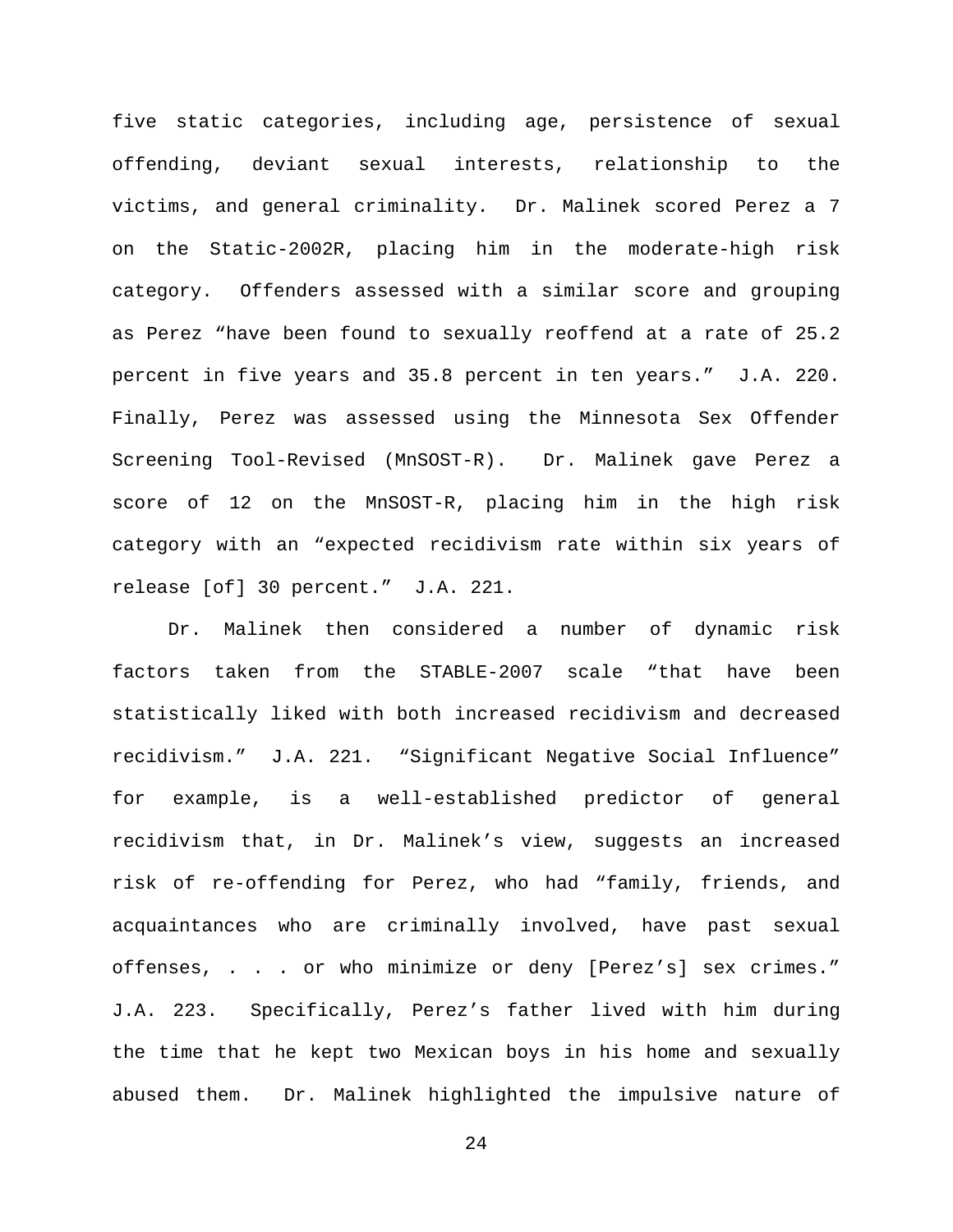Perez's sexually deviant conduct, exemplified by his having begun molesting his most recent victims immediately after meeting them. Dr. Malinek also noted that Perez's pedophilia is a chronic condition and that it is unlikely that "his decadeslong deviant interest in boys has abated simply as a function [of the] passage of time," J.A. 225; and that Perez has molested new victims while on supervised release or on bond for similar offenses, and that there was no information to suggest that Perez had ever maintained a stable intimate relationship.

Based on his assessment using the foregoing static and dynamic risk factors, Dr. Malinek concluded in his report that Perez met the statutory criteria for civil commitment as a sexually dangerous person. Dr. Malinek reiterated this opinion during his testimony at the hearing, emphasizing the chronic nature of his long-term pedophilic fixation, and the impulsive and brazen nature of his sexual offense against children:

[Perez's pedophilia] has spanned for decades, has led him to engage in sexual molestation of multiple boys over a period of 25 years. . . .

. . . His pedophilic urges have repeatedly led him to act out, have been evident in volitional impairments time and again, have been evident in [the] predatory search for victims, have been evident in both opportunistic and predatory crimes, have been evident in recidivism on three occasions . . . and while on conditional release on three separate occasions.

. . .

. . . These are mostly stranger children that he's never met before. . . .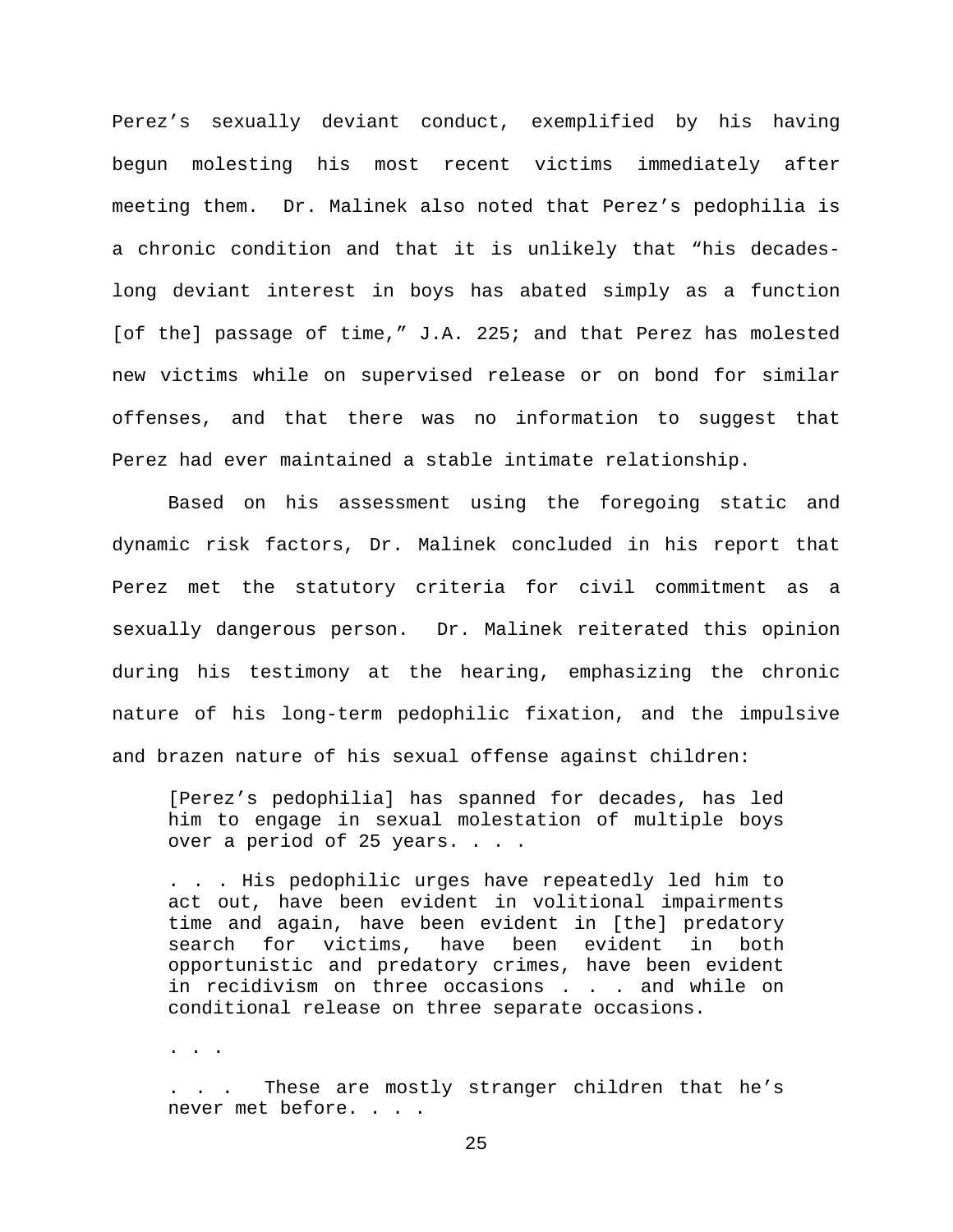[T]here is no evidence that he had developed any emotional attachment or relationship with these kids. It looks like this was a predatory search for the primary purpose of sexual victimization to me.

. . .

J.A. 127-130. Dr. Malinek viewed the impulsive and public nature of Perez's offenses as particularly illustrative of the danger he poses to his preferred victims:

The crimes here are both impulsive and predatory . . . in the sense that he takes advantage of an opportunity when it presents itself, there's always a significant level of impulsivity evident in it.

The reference to crimes occurring in a public place, in the changing room of a Dillard department store in 1982 or in the street as happened in November of 1982, clearly speaks to . . . brazen, high-risk behavior, [in view of] the fact that he could be detected, or that the mother of the boy he molested who he was trying to sell newspapers to, she could identify him.

. . . [T]he urge develops very quickly, he acts out on it right away in a public place.

J.A. 131. Finally, Dr. Malinek testified that Perez's statements to Dr. Plaud within six months of the hearing reaffirmed his opinion that Perez would have difficulty refraining from child molestation. Specifically, Perez's admission that he never had sexual relations with an adult female "means that he is probably an exclusive, fixated pedophile" and that "kids are his only way to meet his sexual needs." J.A. 140. Moreover, Dr. Malinek observed that his "presentation of himself" to Dr. Plaud as interested in adult heterosexual relationships suggested he was in denial of his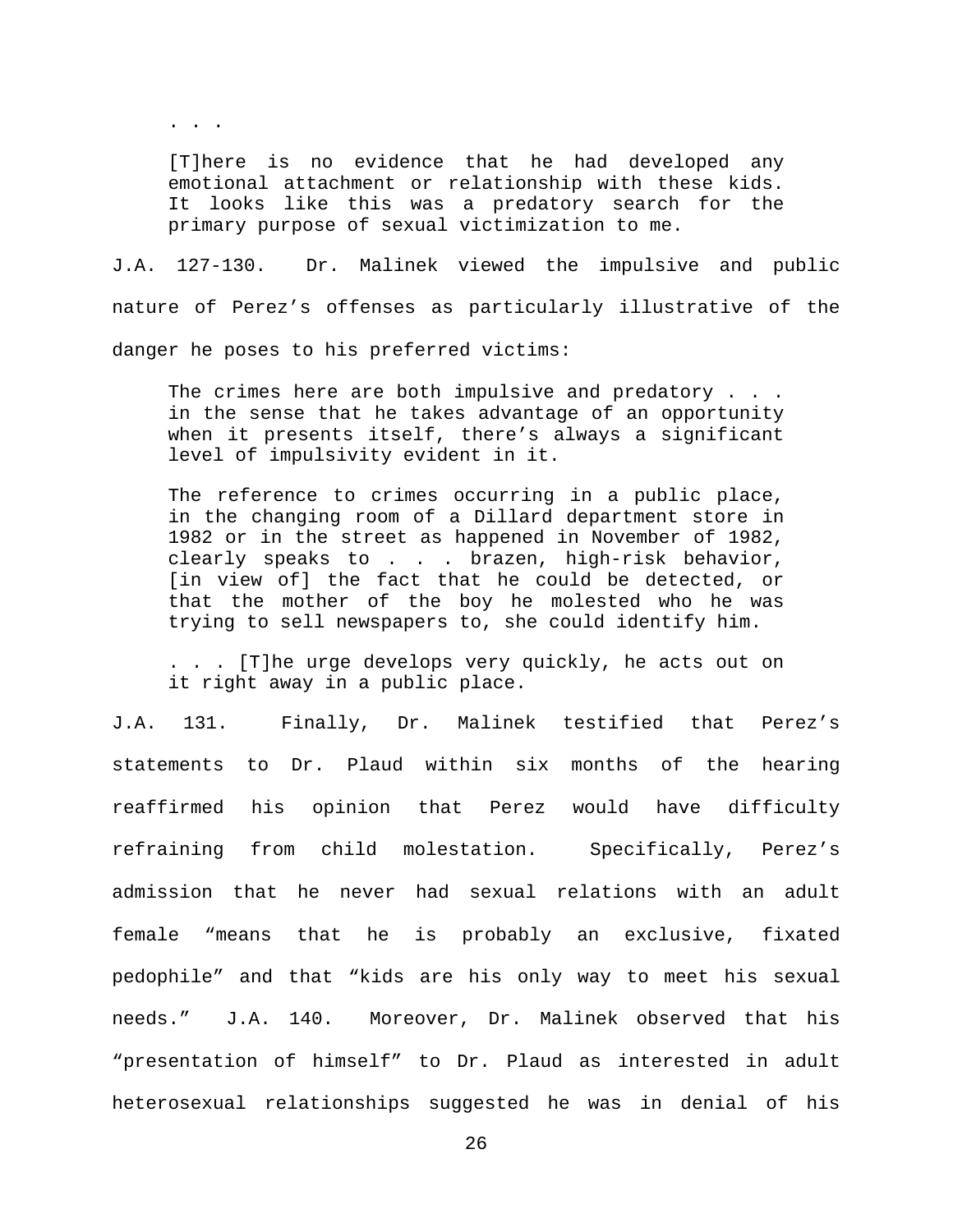disorder and therefore unlikely to change simply with the passage of time.

Dr. Ross also provided a written evaluation addressing Perez's sexual dangerousness under § 4248. Like Dr. Malinek, Dr. Ross assessed Perez's statistical risk of recidivism using static risk factors under the Static-99R scale and then further evaluated the statistical results in light of various dynamic risk factors taken from the STABLE-2007 scale. Dr. Ross scored Perez a 3 on the Static-99R, which put him in the low-moderate risk category "with about a 9.3% likelihood for being arrested or convicted of a new sexual offense within 5 years postincarceration and about a 14.5% likelihood . . . in 10 years." J.A. 197. Dr. Ross, however, noted that her score underestimated his actual risk due to the scoring of his age under the Static-99R, which reflects the general tendency for an offender's risk of reoffending to decrease significantly after age 60. Dr. Ross concluded that "[t]his does not seem likely in Mr. Perez's case, however, due to his long history of sexual offending, as well as the fact that his most recent offenses (which occurred when he was between 45 and 47 years old) were also his most egregious." J.A. 196. Ultimately, Dr. Ross opined that Perez would have serious difficulty refraining from child molestation upon release from prison.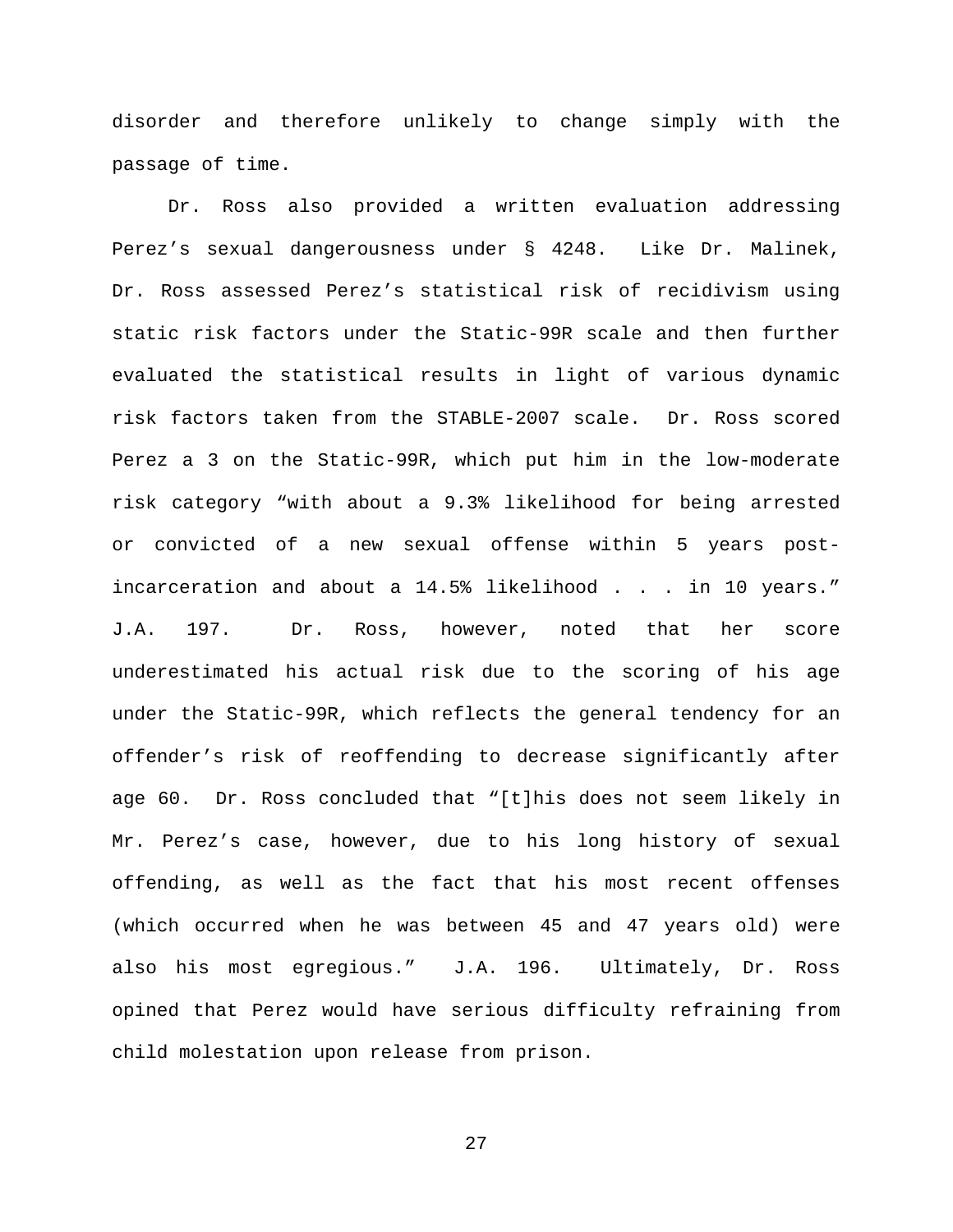At the hearing, Dr. Ross strengthened her opinion based on Perez's statements as recounted by Dr. Plaud. Dr. Ross testified that she would now score Perez a 4 on the Static-99R, as did Dr. Malinek, in view of Perez's admission—of which Dr. Ross was previously unaware—that he has never had a sexually intimate relationship with an adult. Dr. Ross also emphasized many of the same factors that Dr. Malinek found suggestive that Perez would experience serious difficulty refraining from child molestation, including the impulsive, brazen and public nature of his pedophilic offenses; the chronic nature of Perez's disorder; and his refusal to participate in sexual offender treatment.

Dr. Plaud, who was initially engaged on behalf of Perez, was also called by the government to testify. In a written evaluation prepared pre-trial, Dr. Plaud reported that although "from a statistical perspective Mr. Perez is at this time [a] low risk to re-offend sexually . . . , there is evidence that he may have ongoing and serious difficulty in refraining from further acts of child molestation if he were released." J.A. 230. Dr. Plaud concluded finally that "[a]t best the data in this case are equivocal; however, I cannot opine that Mr. Perez is not a sexually dangerous person at this time." J.A. 231. At the evidentiary hearing, however, Dr. Plaud unequivocally stated that he considered Perez "sexually dangerous" under the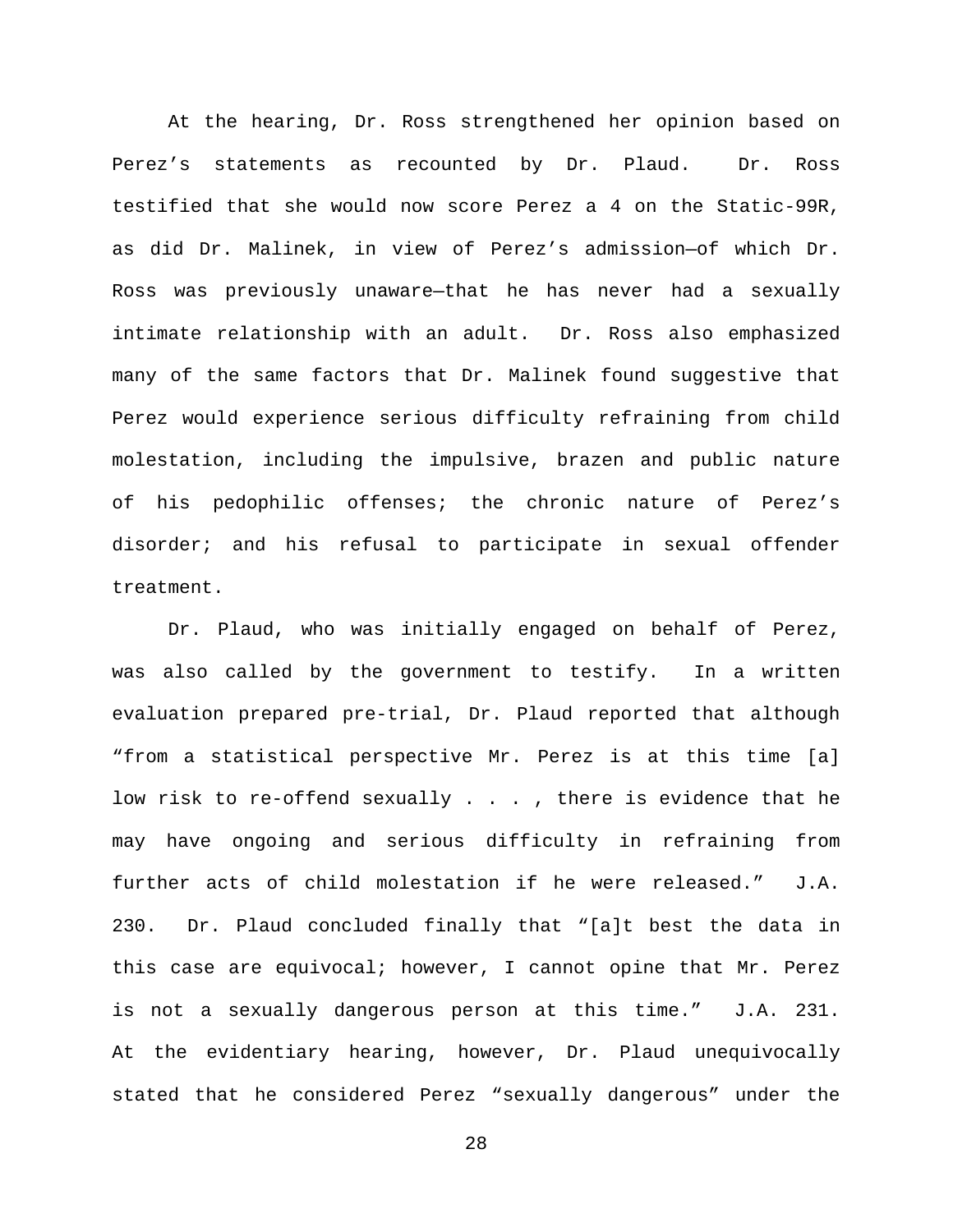Act: "I am unpersuaded that [Perez] has developed the skills to control his sexual behavior as a function of increased age, because I think he is so actively denying the very basis of his sexual arousal towards pre-pubescent-aged males . . . . That's why I think he's sexually dangerous." J.A. 112-13.

Although the district court recognized and considered the statistical rates of recidivism based on the various actuarial scales, the court explained that it "affords them less weight than respondent's past and current conduct, and the testimony of the experts as a whole." J.A. 179. The district court noted that each of the testifying experts identified several factors as indicative of Perez's lack of volitional control, including Perez's impulsivity, failure to cooperate while on supervised release, and his brazen and risky behavior despite previous legal sanctions. The district court also gave significant weight to Perez's lack of sex offender treatment and his apparent denial of pedophilic sexual interest. And, the district court concluded, based on testimony from all three experts, that Perez's age did not mitigate his risk of recidivism in light of all of the other risk factors.

In sum, the district court carefully considered the evidence before it, and its factual findings represent a permissible and reasonable interpretation of the evidence presented at the hearing. Because we are not "left with the